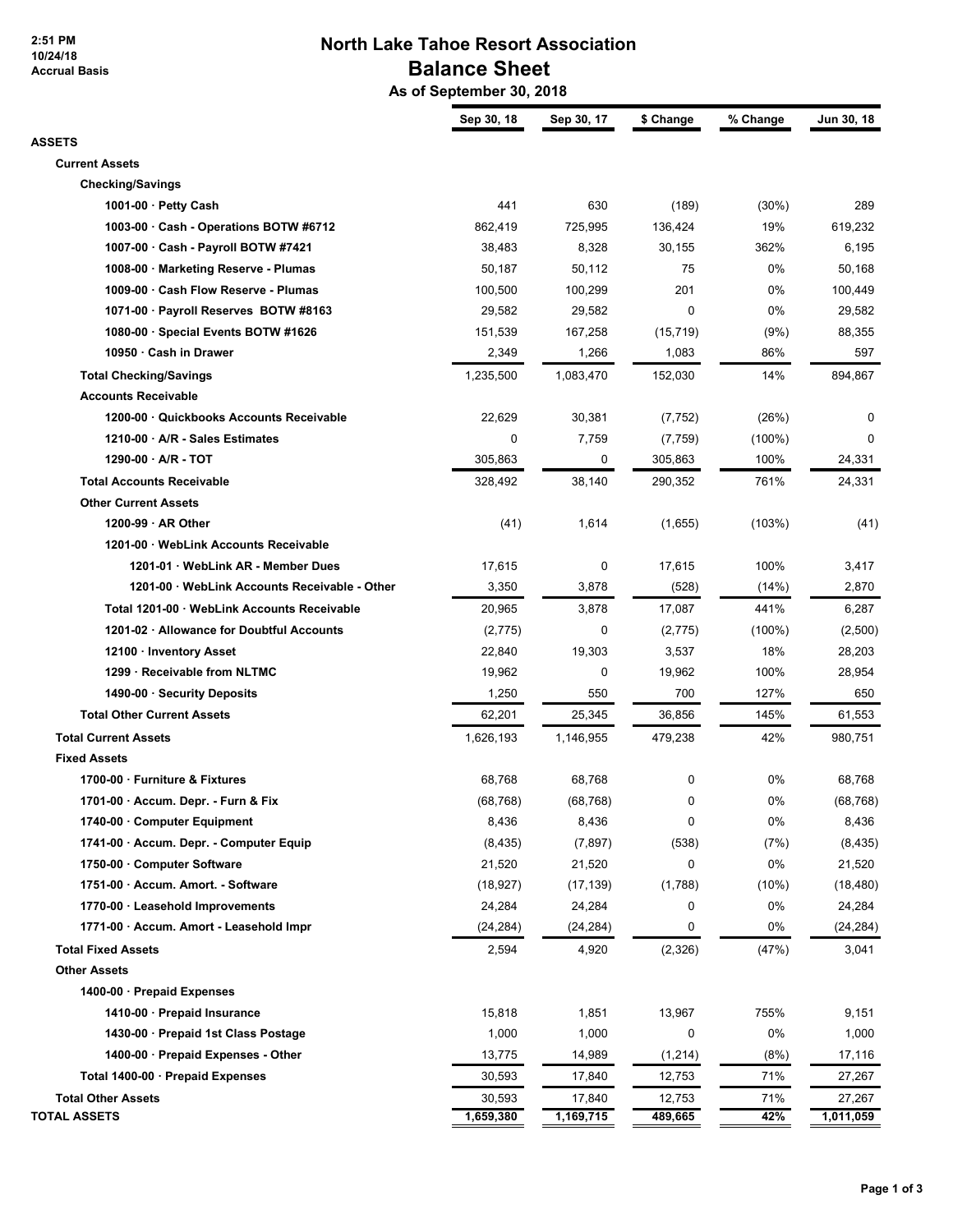**2:51 PM 10/24/18 Accrual Basis**

### **North Lake Tahoe Resort Association Balance Sheet**

 **As of September 30, 2018**

|                                                 | Sep 30, 18 | Sep 30, 17 | \$ Change | % Change  | Jun 30, 18 |
|-------------------------------------------------|------------|------------|-----------|-----------|------------|
| <b>LIABILITIES &amp; EQUITY</b>                 |            |            |           |           |            |
| <b>Liabilities</b>                              |            |            |           |           |            |
| <b>Current Liabilities</b>                      |            |            |           |           |            |
| <b>Accounts Payable</b>                         |            |            |           |           |            |
| 2000-00 · Accounts Payable                      | 398,190    | 282,949    | 115,241   | 41%       | 36,793     |
| <b>Total Accounts Payable</b>                   | 398,190    | 282,949    | 115,241   | 41%       | 36,793     |
| <b>Credit Cards</b>                             |            |            |           |           |            |
| 2080-00 · Bank of the West - Master Cards       |            |            |           |           |            |
| 2080-15 MC_2339 Liz                             | 624        | 0          | 624       | 100%      | 0          |
| 2080-16 MC_2321 Bonnie                          | 128        | 0          | 128       | 100%      | 0          |
| 2080-02 · MC_6765_Jason                         | 15         | 15         | 0         | 0%        | 15         |
| 2080-04 · MC_5968_Ronald                        | 0          | 0          | 0         | 0%        | 126        |
| 2080-06 · MC_5288_Emily                         | 0          | 739        | (739)     | $(100\%)$ | 0          |
| 2080-09 · MC_0319_Sarah                         | 45         | 400        | (355)     | (89%)     | 0          |
| 2080-10 · MC_9495_AI                            | 165        | 1,145      | (980)     | (86%)     | 180        |
| 2080-11 · MC 3978 Amber                         | 1,061      | 0          | 1,061     | 100%      | 3,070      |
| 2080-12 · MC_3960_Natalie                       | 0          | 281        | (281)     | $(100\%)$ | 0          |
| 2080-13 · MC_6903_Cindy                         | 1,036      | 0          | 1,036     | 100%      | 2,430      |
| 2080-14 · MC_6193_Daphne                        | 56         | 0          | 56        | 100%      | 83         |
| Total 2080-00 · Bank of the West - Master Cards | 3,130      | 2,580      | 550       | 21%       | 5,904      |
| <b>Total Credit Cards</b>                       | 3,130      | 2,580      | 550       | 21%       | 5,904      |
| <b>Other Current Liabilities</b>                |            |            |           |           |            |
| 21000 · Salaries/Wages/Payroll Liabilit         |            |            |           |           |            |
| 2100-00 · Salaries / Wages Payable              | 12,078     | 38,973     | (26, 895) | (69%)     | 36,870     |
| 2101-00 · Incentive Payable                     | 38,113     | 29,874     | 8,239     | 28%       | 43,384     |
| 2102-00 · Commissions Payable                   | 2,921      | 4,729      | (1,808)   | (38%)     | 4,698      |
| 2120-00 · Empl. Federal Tax Payable             | 5,287      | 3,118      | 2,169     | 70%       | 3,072      |
| $2175-00 \cdot 401$ (k) Plan                    | 2,408      | 1,559      | 849       | 54%       | 1,157      |
| 2180-00 · Estimated PTO Liability               | 49,004     | 74,725     | (25, 721) | (34%)     | 49,004     |
| Total 21000 · Salaries/Wages/Payroll Liabilit   | 109,811    | 152,978    | (43, 167) | (28%)     | 138,185    |
| 2190-00 · Sales and Use Tax Payable             |            |            |           |           |            |
| 2195-00 · Use Tax Payable                       | 350        | 0          | 350       | 100%      | 853        |
| 25500 · * Sales Tax Payable                     | 3,168      | (147)      | 3,315     | 2,255%    | 1,941      |
| Total 2190-00 · Sales and Use Tax Payable       | 3,518      | (147)      | 3,665     | 2,493%    | 2,794      |
| 2250-00 · Accrued Expenses                      | 26,927     | 18,940     | 7,987     | 42%       | 49,521     |
| 2400-60 · Deferred Revenue- Member Dues         | 50,022     | 39,235     | 10,787    | 27%       | 67,000     |
| 2500-00 · Deferred Revenue - TMBC               | 987        | 0          | 987       | 100%      | 56,979     |
| 2651-00 · Deferred Rev - Conference             | 7,012      | 8,250      | (1,238)   | (15%)     | 535        |
| 2700-00 · Deferred Rev. County                  | 350,305    | 0          | 350,305   | 100%      | 0          |
| $2800-00 \cdot$ Suspense                        | 4,067      | 530        | 3,537     | 667%      | 4,202      |
| 2900-00 · Due To/From County of Placer          | 224,118    | 231,039    | (6,921)   | (3%)      | 210,357    |
| <b>Total Other Current Liabilities</b>          | 776,767    | 450,825    | 325,942   | 72%       | 529,573    |
| <b>Total Current Liabilities</b>                | 1,178,087  | 736,354    | 441,733   | 60%       | 572,270    |
| <b>Total Liabilities</b>                        | 1,178,087  | 736,354    | 441,733   | 60%       | 572,270    |
| Equity                                          |            |            |           |           |            |
| 32000 · Unrestricted Net Assets                 | (14, 195)  | (8, 754)   | (5, 441)  | (62%)     | (6, 230)   |
| 3300-11 · Designated Marketing Reserve          | 275,755    | 256,830    | 18,925    | 7%        | 291,620    |
|                                                 |            |            |           |           |            |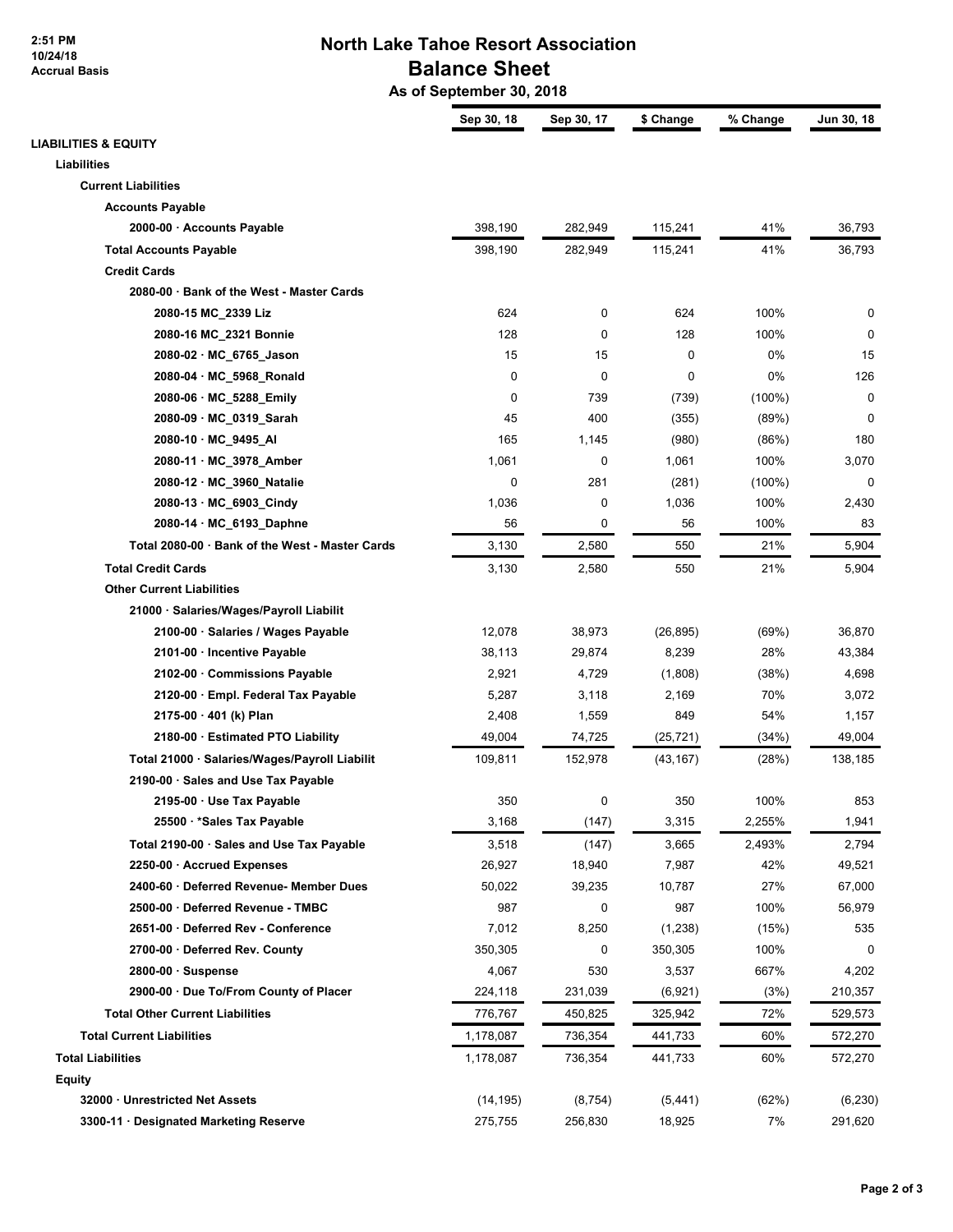## **North Lake Tahoe Resort Association Balance Sheet**

 **As of September 30, 2018**

|                                       | Sep 30, 18 | Sep 30, 17 | \$ Change | % Change | Jun 30, 18 |
|---------------------------------------|------------|------------|-----------|----------|------------|
| 3301 · Cash Flow Reserve              | 100.248    | 100.048    | 200       | 0%       | 100.048    |
| 3302 · Marketing Cash Reserve         | 50,018     | 50.018     |           | 0%       | 50.018     |
| Net Income                            | 69.467     | 35.221     | 34.246    | 97%      | 3.334      |
| <b>Total Equity</b>                   | 481.293    | 433.363    | 47.930    | 11%      | 438.790    |
| <b>TOTAL LIABILITIES &amp; EQUITY</b> | 1.659.380  | 1.169.717  | 489.663   | 42%      | 1,011,060  |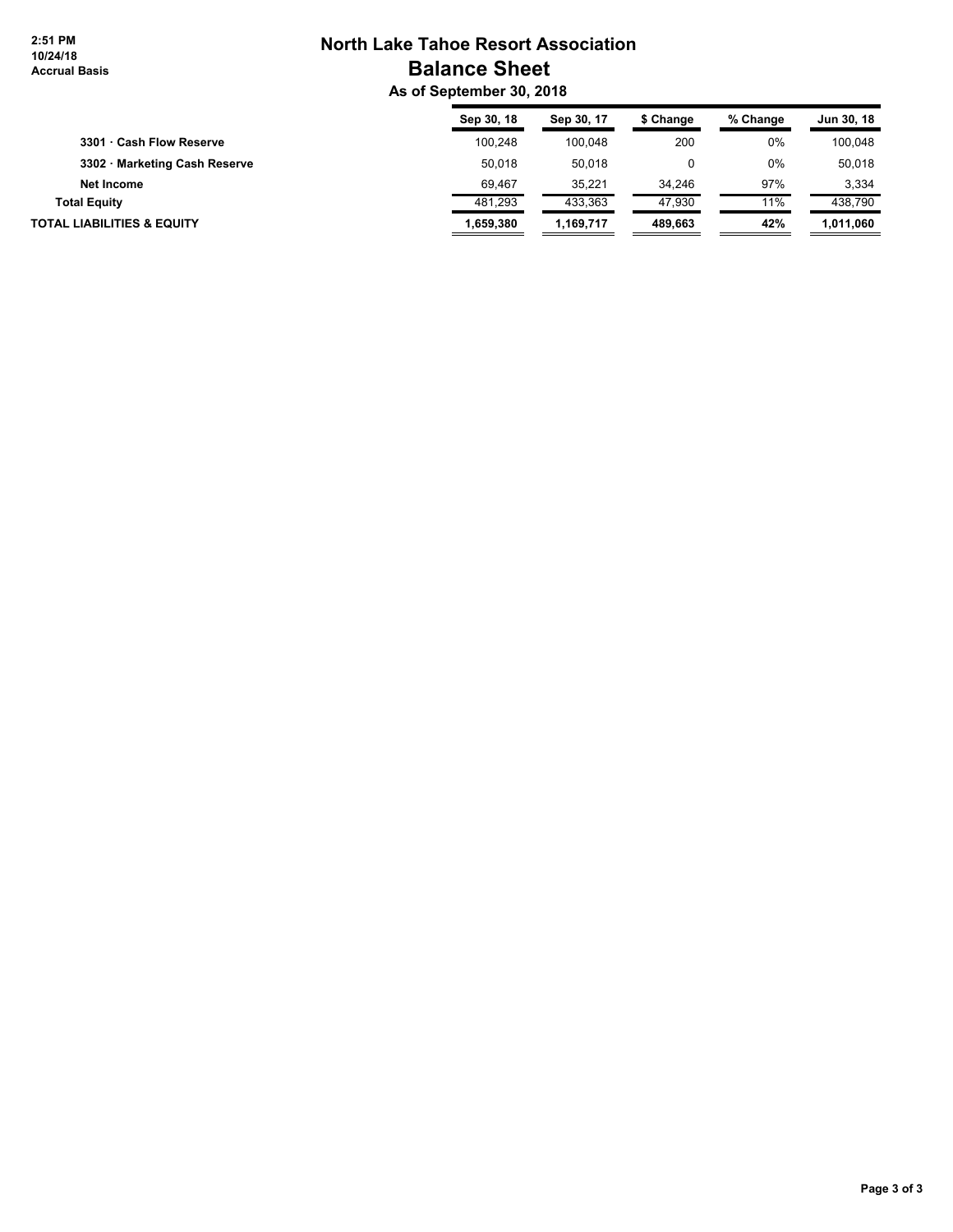| <b>All Departments</b><br><b>Accrual Basis</b>                                                                                                                                                                                                                                |                                                           |                                                         |                                                              |                                                               |                                                                  |                                                                       |                                                                      |  |  |
|-------------------------------------------------------------------------------------------------------------------------------------------------------------------------------------------------------------------------------------------------------------------------------|-----------------------------------------------------------|---------------------------------------------------------|--------------------------------------------------------------|---------------------------------------------------------------|------------------------------------------------------------------|-----------------------------------------------------------------------|----------------------------------------------------------------------|--|--|
|                                                                                                                                                                                                                                                                               | Sep 18                                                    | <b>Budget</b>                                           | \$ Over Budget                                               | Jul - Sep 18                                                  | <b>YTD Budget</b>                                                | \$ Over Budget                                                        | Annual Bud                                                           |  |  |
| <b>Ordinary Income/Expense</b>                                                                                                                                                                                                                                                |                                                           |                                                         |                                                              |                                                               |                                                                  |                                                                       |                                                                      |  |  |
| Income<br>4050-00 County of Placer TOT Funding<br>4200-00 · Membership Dues<br>4205-00 · Conference Dues<br>4250-00 · Revenues-Membership Activities<br>4250-01 · Community Awards                                                                                            | 275,863<br>11,126<br>1,329                                | 298,198<br>10,600<br>825                                | (22, 335)<br>526<br>504                                      | 1,066,621<br>33,185<br>2,887                                  | 1,109,666<br>31,800<br>2,475                                     | (43, 044)<br>1,385<br>412                                             | 3,793,727<br>128,000<br>9,900                                        |  |  |
| 4250-04 · Silent Auction                                                                                                                                                                                                                                                      | $\mathbf 0$                                               | $\mathbf 0$                                             | 0                                                            | $\Omega$                                                      | 0                                                                | $\Omega$                                                              | 19,000                                                               |  |  |
| 4250-05 · Sponsorships<br>4250-01 · Community Awards - Other                                                                                                                                                                                                                  | $\mathbf 0$<br>0                                          | 0<br>0                                                  | $\mathbf 0$<br>$\mathbf 0$                                   | 0<br>0                                                        | 0<br>0                                                           | 0<br>0                                                                | 13,000<br>18,000                                                     |  |  |
| Total 4250-01 · Community Awards                                                                                                                                                                                                                                              | 0                                                         | 0                                                       | $\mathbf 0$                                                  | $\mathbf 0$                                                   | $\mathbf 0$                                                      | $\mathbf 0$                                                           | 50,000                                                               |  |  |
| 4250-02 · Chamber Events<br>4250-03 · Summer/Winter Rec Luncheon                                                                                                                                                                                                              | 25<br>0                                                   | 208<br>0                                                | (183)<br>0                                                   | 63<br>0                                                       | 628<br>$\mathbf 0$                                               | (565)<br>0                                                            | 2,500<br>8,000                                                       |  |  |
| 4251-00 · Tues AM Breakfast Club<br>4251-01 · Tues AM Breakfast Club Sponsors<br>4251-00 · Tues AM Breakfast Club - Other                                                                                                                                                     | 0<br>591                                                  | 350<br>580                                              | (350)<br>11                                                  | $\Omega$<br>1,162                                             | 1,050<br>1,740                                                   | (1,050)<br>(578)                                                      | 3,050<br>6,960                                                       |  |  |
| Total 4251-00 · Tues AM Breakfast Club                                                                                                                                                                                                                                        | 591                                                       | 930                                                     | (339)                                                        | 1,162                                                         | 2,790                                                            | (1,628)                                                               | 10,010                                                               |  |  |
| 4250-00 · Revenues-Membership Activities - Other                                                                                                                                                                                                                              | 920                                                       | 0                                                       | 920                                                          | 1,680                                                         | 0                                                                | 1,680                                                                 |                                                                      |  |  |
| Total 4250-00 · Revenues-Membership Activities                                                                                                                                                                                                                                | 1,536                                                     | 1,138                                                   | 398                                                          | 2,905                                                         | 3,418                                                            | (513)                                                                 | 70,510                                                               |  |  |
| 4600-00 Commissions<br>4601-00 · Commissions - South Shore                                                                                                                                                                                                                    | 2,677                                                     | 1,667                                                   | 1,010                                                        | 8,770                                                         | 4,997                                                            | 3,773                                                                 | 20,000                                                               |  |  |
| 4600-00 · Commissions - Other                                                                                                                                                                                                                                                 | 3,393                                                     | 2,500                                                   | 893                                                          | 20,720                                                        | 7,500                                                            | 13,220                                                                | 30,000                                                               |  |  |
| Total 4600-00 · Commissions<br>46000 · Merchandise Sales                                                                                                                                                                                                                      | 6,070                                                     | 4,167                                                   | 1,903                                                        | 29,491                                                        | 12,497                                                           | 16,994                                                                | 50,000                                                               |  |  |
| 4502-00 · Non-Retail VIC income<br>46000 · Merchandise Sales - Other                                                                                                                                                                                                          | 884<br>12,346                                             | 500<br>9,000                                            | 384<br>3,346                                                 | 1,684<br>42,173                                               | 5,000<br>34,000                                                  | (3,316)<br>8,173                                                      | 9,500<br>95,000                                                      |  |  |
| Total 46000 · Merchandise Sales                                                                                                                                                                                                                                               | 13,230                                                    | 9,500                                                   | 3,730                                                        | 43,857                                                        | 39,000                                                           | 4,857                                                                 | 104,500                                                              |  |  |
| <b>Total Income</b>                                                                                                                                                                                                                                                           | 309,154                                                   | 324,428                                                 | (15, 274)                                                    | 1,178,947                                                     | 1,198,856                                                        | (19,909)                                                              | 4,156,637                                                            |  |  |
| <b>Gross Profit</b>                                                                                                                                                                                                                                                           | 309,154                                                   | 324,428                                                 | (15, 274)                                                    | 1,178,947                                                     | 1,198,856                                                        | (19,909)                                                              | 4,156,637                                                            |  |  |
| 5000-00 · Salaries & Wages<br>5010-00 · Sales Commissions<br>5020-00 · P/R - Tax Expense<br>5030-00 · P/R - Health Insurance Expense<br>5040-00 · P/R - Workmans Comp<br>5060-00 $\cdot$ 401 (k)<br>5070-00 Other Benefits and Expenses<br>5000-00 · Salaries & Wages - Other | 433<br>5,271<br>10,923<br>1,933<br>3,703<br>158<br>79,667 | 633<br>7,514<br>11,058<br>996<br>3,582<br>586<br>88,869 | (200)<br>(2, 243)<br>(135)<br>937<br>121<br>(428)<br>(9,202) | 9,276<br>19,971<br>31,754<br>3,285<br>9,685<br>832<br>261,963 | 1,903<br>23,320<br>33,168<br>3,162<br>11,043<br>1,755<br>274,122 | 7,373<br>(3, 349)<br>(1, 414)<br>123<br>(1,358)<br>(923)<br>(12, 159) | 7,600<br>86,761<br>132,690<br>11,845<br>43,048<br>7,029<br>1,068,067 |  |  |
| Total 5000-00 · Salaries & Wages                                                                                                                                                                                                                                              | 102,089                                                   | 113,238                                                 | (11, 149)                                                    | 336,766                                                       | 348,473                                                          | (11, 707)                                                             | 1,357,040                                                            |  |  |
| $5100-00 \cdot$ Rent<br>$5110-00 \cdot$ Utilities<br>5140-00 · Repairs & Maintenance<br>5150-00 · Office - Cleaning<br>$5100-00 \cdot$ Rent - Other                                                                                                                           | 1,078<br>$\Omega$<br>700<br>12,946                        | 928<br>3,902<br>800<br>12,957                           | 150<br>(3,902)<br>(100)<br>(11)                              | 2,919<br>45<br>1,800<br>38,506                                | 2,689<br>11,703<br>2,721<br>38,855                               | 230<br>(11, 658)<br>(921)<br>(349)                                    | 12,191<br>46,850<br>10,444<br>155,468                                |  |  |
| Total 5100-00 · Rent                                                                                                                                                                                                                                                          | 14,724                                                    | 18,587                                                  | (3,863)                                                      | 43,270                                                        | 55,968                                                           | (12, 698)                                                             | 224,953                                                              |  |  |
| 5310-00 · Telephone<br>5320-00 · Telephone<br>5350-00 · Internet                                                                                                                                                                                                              | 2,629<br>0                                                | 2,129                                                   | 500                                                          | 10,295<br>25                                                  | 6,387                                                            | 3,908                                                                 | 25,548                                                               |  |  |
| 5310-00 · Telephone - Other                                                                                                                                                                                                                                                   | 0                                                         | 461                                                     | (461)                                                        | $\mathbf 0$                                                   | 1,386                                                            | (1, 386)                                                              | 5,535                                                                |  |  |
| Total 5310-00 · Telephone                                                                                                                                                                                                                                                     | 2,629                                                     | 2,590                                                   | 39                                                           | 10,320                                                        | 7,773                                                            | 2,547                                                                 | 31,083                                                               |  |  |
| 5420-00 · Mail - USPS<br>5480-00 · Mail - Fed Ex<br>5420-00 Mail USPS Other                                                                                                                                                                                                   | 54<br>0                                                   | 0<br>326                                                | 54<br>(326)                                                  | 54<br>521                                                     | $\mathbf 0$<br>1,128                                             | 54<br>(607)                                                           | 5,203                                                                |  |  |
| Total 5420-00 · Mail - USPS                                                                                                                                                                                                                                                   | 54                                                        | 326                                                     | (272)                                                        | 574                                                           | 1,128                                                            | (554)                                                                 | 5,203                                                                |  |  |
| 5510-00 · Insurance/Bonding                                                                                                                                                                                                                                                   | 915                                                       | 600                                                     | 315                                                          | 1,444                                                         | 1,773                                                            | (329)                                                                 | 6,138                                                                |  |  |
| $5520-00 \cdot$ Supplies<br>5525-00 · Supplies- Computer <\$1000<br>5520-00 · Supplies - Other                                                                                                                                                                                | 1,078<br>605                                              | 1,925<br>1,650                                          | (847)<br>(1,045)                                             | 1,978<br>3,474                                                | 2,175<br>5,643                                                   | (197)<br>(2,169)                                                      | 7,600<br>21,493                                                      |  |  |
| Total 5520-00 · Supplies                                                                                                                                                                                                                                                      | 1,683                                                     | 3,575                                                   | (1,892)                                                      | 5,452                                                         | 7,818                                                            | (2,366)                                                               | 29,093                                                               |  |  |
| 5610-00 · Depreciation                                                                                                                                                                                                                                                        | 149                                                       | 177                                                     | (28)                                                         | 447                                                           | 536                                                              | (89)                                                                  | 2,129                                                                |  |  |
| 5700-00 · Equipment Support & Maintenance<br>5710-00 · Taxes, Licenses & Fees<br>5740-00 · Equipment Rental/Leasing<br>5800-00 · Training Seminars                                                                                                                            | 10<br>875<br>1,303<br>159<br>0                            | 1,118<br>1,255<br>1,478<br>1,067                        | (1, 108)<br>(380)<br>(175)<br>(908)                          | 630<br>2,769<br>4,081<br>564                                  | 3,354<br>3,351<br>4,424<br>3,597                                 | (2,724)<br>(582)<br>(343)<br>(3,033)                                  | 13,412<br>12,951<br>17,726<br>16,450                                 |  |  |
| 5850-00 · Artist of Month - Commissions<br>5900-00 · Professional Fees<br>5910-00 · Professional Fees - Attorneys<br>5920-00 · Professional Fees - Accountant<br>5921-00 · Professional Fees - Other                                                                          | 0<br>9,600<br>0                                           | 458<br>750<br>22,000<br>2,792                           | (458)<br>(750)<br>(12, 400)<br>(2,792)                       | 499<br>840<br>10,000<br>0                                     | 1,378<br>2,250<br>25,000<br>7,626                                | (879)<br>(1, 410)<br>(15,000)<br>(7,626)                              | 5,500<br>9,000<br>25,000<br>26,000                                   |  |  |
| Total 5900-00 · Professional Fees                                                                                                                                                                                                                                             | 9,600                                                     | 25,542                                                  | (15, 942)                                                    | 10,840                                                        | 34,876                                                           | (24, 036)                                                             | 60,000                                                               |  |  |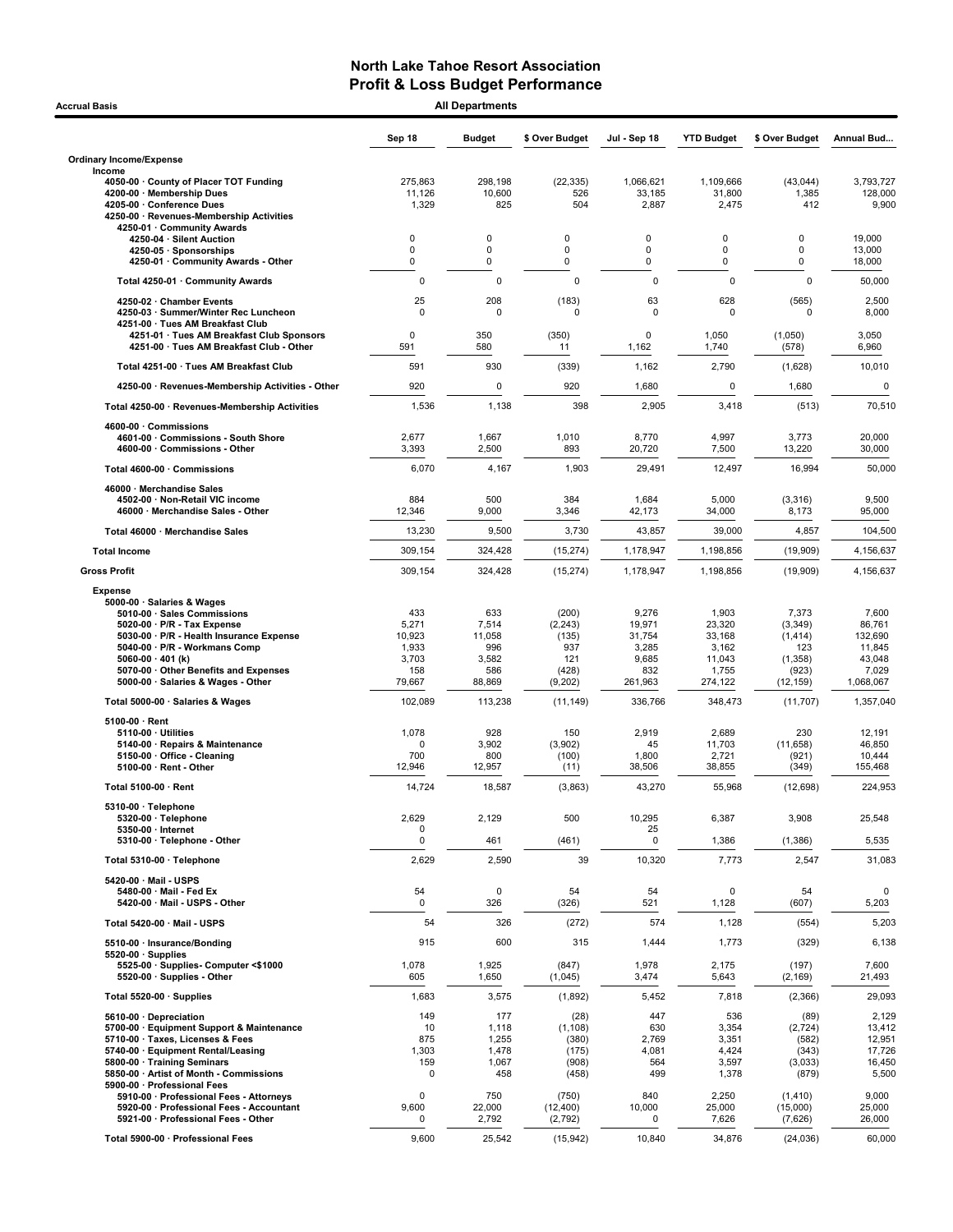Accrual Basis **Accrual Basis All Departments** 

| 5,000<br>2,500<br>2,500<br>5941-00 · Research & Planning<br>$6020-00 \cdot$ Programs<br>0<br>0<br>0<br>6016-00 · Special Event Partnership<br>0<br>0<br>0<br>6018-00 · Business Assoc. Grants<br>$\mathbf 0$<br>$\mathbf 0$<br>$\mathbf 0$<br>Total 6020-00 · Programs<br>$6420-00 \cdot$ Events<br>6420-01 · Sponsorships<br>6023-00 · Autumn Food & Wine<br>29,936<br>4,250<br>25,686<br>30,398<br>0<br>$\mathbf 0$<br>$\mathbf 0$<br>6421-01 · 4th of July Fireworks<br>6421-04 · Broken Arrow Skyrace<br>0<br>$\mathbf 0$<br>$\mathbf 0$<br>6421-05 · No Barriers<br>0<br>0<br>0<br>$\Omega$<br>4,500<br>(4,500)<br>250,000<br>$6421-06 \cdot$ Spartan<br>6421-07 · Tahoe Lacrosse Tournament<br>0<br>$\mathbf 0$<br>U<br>6421-08 · Tough Mudder<br>0<br>0<br>0<br>6421-09 · Wanderlust<br>$\Omega$<br>0<br>0<br>0<br>6421-10 · WinterWonderGrass - Tahoe<br>$\mathbf 0$<br>47<br>0<br>0<br>6421-16 · Mountain Travel Symposium<br>0<br>29,936<br>8,750<br>21,186<br>280,445<br>Total 6420-01 · Sponsorships | 5,000<br>2,500<br>0<br>$\mathbf 0$<br>0<br>10,000<br>$\mathbf 0$<br>10,000<br>37,375<br>$\mathbf 0$<br>0<br>$\mathbf 0$<br>0<br>$\mathbf 0$<br>0<br>254,500<br>$\Omega$<br>0<br>0<br>0<br>$\mathbf 0$<br>0<br>0 | 2,500<br>0<br>(10,000)<br>(10,000)<br>(6, 977)<br>0<br>0<br>0<br>(4,500) | 5,000<br>50,000<br>30,000<br>80,000<br>37,375<br>20,300<br>20,000<br>12,400 |
|------------------------------------------------------------------------------------------------------------------------------------------------------------------------------------------------------------------------------------------------------------------------------------------------------------------------------------------------------------------------------------------------------------------------------------------------------------------------------------------------------------------------------------------------------------------------------------------------------------------------------------------------------------------------------------------------------------------------------------------------------------------------------------------------------------------------------------------------------------------------------------------------------------------------------------------------------------------------------------------------------------------|-----------------------------------------------------------------------------------------------------------------------------------------------------------------------------------------------------------------|--------------------------------------------------------------------------|-----------------------------------------------------------------------------|
|                                                                                                                                                                                                                                                                                                                                                                                                                                                                                                                                                                                                                                                                                                                                                                                                                                                                                                                                                                                                                  |                                                                                                                                                                                                                 |                                                                          |                                                                             |
|                                                                                                                                                                                                                                                                                                                                                                                                                                                                                                                                                                                                                                                                                                                                                                                                                                                                                                                                                                                                                  |                                                                                                                                                                                                                 |                                                                          |                                                                             |
|                                                                                                                                                                                                                                                                                                                                                                                                                                                                                                                                                                                                                                                                                                                                                                                                                                                                                                                                                                                                                  |                                                                                                                                                                                                                 |                                                                          |                                                                             |
|                                                                                                                                                                                                                                                                                                                                                                                                                                                                                                                                                                                                                                                                                                                                                                                                                                                                                                                                                                                                                  |                                                                                                                                                                                                                 |                                                                          |                                                                             |
|                                                                                                                                                                                                                                                                                                                                                                                                                                                                                                                                                                                                                                                                                                                                                                                                                                                                                                                                                                                                                  |                                                                                                                                                                                                                 |                                                                          |                                                                             |
|                                                                                                                                                                                                                                                                                                                                                                                                                                                                                                                                                                                                                                                                                                                                                                                                                                                                                                                                                                                                                  |                                                                                                                                                                                                                 |                                                                          |                                                                             |
|                                                                                                                                                                                                                                                                                                                                                                                                                                                                                                                                                                                                                                                                                                                                                                                                                                                                                                                                                                                                                  |                                                                                                                                                                                                                 |                                                                          |                                                                             |
|                                                                                                                                                                                                                                                                                                                                                                                                                                                                                                                                                                                                                                                                                                                                                                                                                                                                                                                                                                                                                  |                                                                                                                                                                                                                 |                                                                          | 254,500                                                                     |
|                                                                                                                                                                                                                                                                                                                                                                                                                                                                                                                                                                                                                                                                                                                                                                                                                                                                                                                                                                                                                  |                                                                                                                                                                                                                 | $\Omega$<br>0                                                            | 5,000<br>35,550                                                             |
|                                                                                                                                                                                                                                                                                                                                                                                                                                                                                                                                                                                                                                                                                                                                                                                                                                                                                                                                                                                                                  |                                                                                                                                                                                                                 | 0                                                                        | 37,700                                                                      |
|                                                                                                                                                                                                                                                                                                                                                                                                                                                                                                                                                                                                                                                                                                                                                                                                                                                                                                                                                                                                                  |                                                                                                                                                                                                                 | 47                                                                       | 19,400<br>5,000                                                             |
|                                                                                                                                                                                                                                                                                                                                                                                                                                                                                                                                                                                                                                                                                                                                                                                                                                                                                                                                                                                                                  | 291,875                                                                                                                                                                                                         | (11, 430)                                                                | 447,225                                                                     |
| 2,750<br>$\mathbf 0$<br>(2,750)<br>6421-00 · New Event Development                                                                                                                                                                                                                                                                                                                                                                                                                                                                                                                                                                                                                                                                                                                                                                                                                                                                                                                                               | 8,250<br>0                                                                                                                                                                                                      | (8, 250)                                                                 | 58,000                                                                      |
| 300<br>300<br>6422-00 · Event Media<br>0<br>6424-00 · Event Operation Expenses<br>496<br>667<br>2,089<br>(171)                                                                                                                                                                                                                                                                                                                                                                                                                                                                                                                                                                                                                                                                                                                                                                                                                                                                                                   | 300<br>$\Omega$<br>1,999                                                                                                                                                                                        | 300<br>90                                                                | 0<br>8,000                                                                  |
| 30,732<br>12,167<br>282,834<br>Total 6420-00 · Events<br>18,565                                                                                                                                                                                                                                                                                                                                                                                                                                                                                                                                                                                                                                                                                                                                                                                                                                                                                                                                                  | 302,124                                                                                                                                                                                                         | (19, 290)                                                                | 513,225                                                                     |
| 6423-00 · Membership Activities                                                                                                                                                                                                                                                                                                                                                                                                                                                                                                                                                                                                                                                                                                                                                                                                                                                                                                                                                                                  |                                                                                                                                                                                                                 |                                                                          |                                                                             |
| $\mathbf 0$<br>$\mathbf 0$<br>6434-00 Community Awards Dinner<br>0                                                                                                                                                                                                                                                                                                                                                                                                                                                                                                                                                                                                                                                                                                                                                                                                                                                                                                                                               | 0<br>$\mathbf 0$                                                                                                                                                                                                | 0                                                                        | 27,500                                                                      |
| 0<br>6436 00 · Membership - Wnt/Sum Rec Lunch<br>$\Omega$<br>0<br>650<br>6437-00 · Tuesday Morning Breakfast Club<br>486<br>(164)                                                                                                                                                                                                                                                                                                                                                                                                                                                                                                                                                                                                                                                                                                                                                                                                                                                                                | 0<br>$\mathbf 0$<br>891<br>1,300                                                                                                                                                                                | 0<br>(409)                                                               | 5,000<br>7,150                                                              |
| 6441-00 · Membership - Miscellaneous Exp<br>50                                                                                                                                                                                                                                                                                                                                                                                                                                                                                                                                                                                                                                                                                                                                                                                                                                                                                                                                                                   | 60                                                                                                                                                                                                              |                                                                          |                                                                             |
| 318<br>344<br>(26)<br>1,492<br>6442-00 · Public Relations/Website<br>6423-00 · Membership Activities - Other<br>226<br>$\mathbf 0$<br>226                                                                                                                                                                                                                                                                                                                                                                                                                                                                                                                                                                                                                                                                                                                                                                                                                                                                        | 2,532<br>251<br>0                                                                                                                                                                                               | (1,040)<br>251                                                           | 5,628<br>$\mathbf 0$                                                        |
| 1,079<br>994<br>Total 6423-00 · Membership Activities<br>85                                                                                                                                                                                                                                                                                                                                                                                                                                                                                                                                                                                                                                                                                                                                                                                                                                                                                                                                                      | 2,693<br>3,832                                                                                                                                                                                                  | (1, 139)                                                                 | 45,278                                                                      |
| 121,652<br>121,652<br>0<br>6730-00 · Marketing Cooperative/Media<br>1,028<br>(3, 290)<br>6742-00 · Non-NLT Co-Op Marketing Program<br>4,318                                                                                                                                                                                                                                                                                                                                                                                                                                                                                                                                                                                                                                                                                                                                                                                                                                                                      | 364,959<br>364,955<br>2,933<br>12,954                                                                                                                                                                           | 4<br>(10, 021)                                                           | 1,459,823<br>51,800                                                         |
| 6743-00 · BACC Marketing Programs                                                                                                                                                                                                                                                                                                                                                                                                                                                                                                                                                                                                                                                                                                                                                                                                                                                                                                                                                                                |                                                                                                                                                                                                                 |                                                                          |                                                                             |
| 1,100<br>2,500<br>(1,400)<br>1,100<br>6743-01 · Shop Local<br>0<br>$\Omega$<br>6743-03 · Touch Lake Tahoe<br>0                                                                                                                                                                                                                                                                                                                                                                                                                                                                                                                                                                                                                                                                                                                                                                                                                                                                                                   | 5,000<br>0<br>$\mathbf 0$                                                                                                                                                                                       | (3,900)<br>0                                                             | 20,000<br>20,000                                                            |
| 0<br>0<br>0<br>$6743-04 \cdot$ High Notes                                                                                                                                                                                                                                                                                                                                                                                                                                                                                                                                                                                                                                                                                                                                                                                                                                                                                                                                                                        | 0<br>0                                                                                                                                                                                                          | 0                                                                        | 20,000                                                                      |
| 0<br>6743-05 · Peak Your Adventure<br>0<br>0                                                                                                                                                                                                                                                                                                                                                                                                                                                                                                                                                                                                                                                                                                                                                                                                                                                                                                                                                                     | 0<br>$\mathbf 0$                                                                                                                                                                                                | 0                                                                        | 20,000                                                                      |
| 1,100<br>2,500<br>(1,400)<br>Total 6743-00 · BACC Marketing Programs                                                                                                                                                                                                                                                                                                                                                                                                                                                                                                                                                                                                                                                                                                                                                                                                                                                                                                                                             | 1,100<br>5,000                                                                                                                                                                                                  | (3,900)                                                                  | 80,000                                                                      |
| 8100-00 · Cost of Goods Sold<br>93<br>$\mathbf 0$<br>93<br>51100 · Freight and Shipping Costs                                                                                                                                                                                                                                                                                                                                                                                                                                                                                                                                                                                                                                                                                                                                                                                                                                                                                                                    | 536<br>0                                                                                                                                                                                                        | 536                                                                      | $\mathbf 0$                                                                 |
| 52500 · Purchase Discounts<br>(19)<br>$\Omega$<br>(19)                                                                                                                                                                                                                                                                                                                                                                                                                                                                                                                                                                                                                                                                                                                                                                                                                                                                                                                                                           | (34)<br>0                                                                                                                                                                                                       | (34)                                                                     | 0                                                                           |
| 59900 · POS Inventory Adjustments<br>0<br>$\Omega$<br>0<br>(150)<br>4,725<br>8100-00 · Cost of Goods Sold - Other<br>7,416<br>2,691<br>22,656                                                                                                                                                                                                                                                                                                                                                                                                                                                                                                                                                                                                                                                                                                                                                                                                                                                                    | $\mathbf 0$<br>17,848                                                                                                                                                                                           | (150)<br>4,808                                                           | $\mathbf 0$<br>49,875                                                       |
| Total 8100-00 · Cost of Goods Sold<br>7,489<br>4,725<br>2,764                                                                                                                                                                                                                                                                                                                                                                                                                                                                                                                                                                                                                                                                                                                                                                                                                                                                                                                                                    | 23,009<br>17,848                                                                                                                                                                                                | 5,161                                                                    | 49,875                                                                      |
| 8200-00 Associate Relations<br>27<br>616<br>(589)                                                                                                                                                                                                                                                                                                                                                                                                                                                                                                                                                                                                                                                                                                                                                                                                                                                                                                                                                                | 653<br>1,856                                                                                                                                                                                                    | (1,203)                                                                  | 7,400                                                                       |
| 2,200<br>150<br>8300-00 · Board Functions<br>2,050                                                                                                                                                                                                                                                                                                                                                                                                                                                                                                                                                                                                                                                                                                                                                                                                                                                                                                                                                               | 3,337<br>450                                                                                                                                                                                                    | 2,887                                                                    | 4,500                                                                       |
| 8500-00 · Credit Card Fees<br>503<br>613<br>110                                                                                                                                                                                                                                                                                                                                                                                                                                                                                                                                                                                                                                                                                                                                                                                                                                                                                                                                                                  | 1,953<br>1,816                                                                                                                                                                                                  | (137)                                                                    | 6,658                                                                       |
| 8600-00 Additional Opportunites<br>0<br>3,133<br>(3, 133)<br>8700-00 · Automobile Expenses<br>480<br>528<br>(48)                                                                                                                                                                                                                                                                                                                                                                                                                                                                                                                                                                                                                                                                                                                                                                                                                                                                                                 | 0<br>9,395<br>1,450<br>1,681                                                                                                                                                                                    | (9,395)<br>(231)                                                         | 37,600<br>6,183                                                             |
| 8750-00 · Meals/Meetings<br>75<br>637<br>(562)                                                                                                                                                                                                                                                                                                                                                                                                                                                                                                                                                                                                                                                                                                                                                                                                                                                                                                                                                                   | 278<br>1,907                                                                                                                                                                                                    | (1,629)                                                                  | 7,640                                                                       |
| 8810-00 · Dues & Subscriptions<br>305<br>852<br>(547)                                                                                                                                                                                                                                                                                                                                                                                                                                                                                                                                                                                                                                                                                                                                                                                                                                                                                                                                                            | 1,763<br>2,552                                                                                                                                                                                                  | (789)                                                                    | 10,220                                                                      |
| 8910-00 · Travel<br>0<br>100<br>(100)<br>305,969<br>325,386<br>(19, 417)<br>1,109,480<br><b>Total Expense</b>                                                                                                                                                                                                                                                                                                                                                                                                                                                                                                                                                                                                                                                                                                                                                                                                                                                                                                    | 0<br>100<br>1,213,556                                                                                                                                                                                           | (100)<br>(104, 076)                                                      | 6,600<br>4,153,480                                                          |
| 3,185<br>(958)<br><b>Net Ordinary Income</b><br>4,143                                                                                                                                                                                                                                                                                                                                                                                                                                                                                                                                                                                                                                                                                                                                                                                                                                                                                                                                                            | 69,467<br>(14, 700)                                                                                                                                                                                             | 84,167                                                                   | 3,157                                                                       |
| Other Income/Expense                                                                                                                                                                                                                                                                                                                                                                                                                                                                                                                                                                                                                                                                                                                                                                                                                                                                                                                                                                                             |                                                                                                                                                                                                                 |                                                                          |                                                                             |
| Other Income<br>4700-00 · Revenues- Interest & Investment<br>23                                                                                                                                                                                                                                                                                                                                                                                                                                                                                                                                                                                                                                                                                                                                                                                                                                                                                                                                                  | 70                                                                                                                                                                                                              |                                                                          |                                                                             |
| 23<br><b>Total Other Income</b>                                                                                                                                                                                                                                                                                                                                                                                                                                                                                                                                                                                                                                                                                                                                                                                                                                                                                                                                                                                  | 70                                                                                                                                                                                                              |                                                                          |                                                                             |
|                                                                                                                                                                                                                                                                                                                                                                                                                                                                                                                                                                                                                                                                                                                                                                                                                                                                                                                                                                                                                  |                                                                                                                                                                                                                 |                                                                          |                                                                             |
| <b>Other Expense</b>                                                                                                                                                                                                                                                                                                                                                                                                                                                                                                                                                                                                                                                                                                                                                                                                                                                                                                                                                                                             |                                                                                                                                                                                                                 |                                                                          |                                                                             |
| 8990-00 · Allocated<br>$\pmb{0}$<br>(0)<br>0<br>$\mathbf 0$<br>$\mathbf 0$<br><b>Total Other Expense</b>                                                                                                                                                                                                                                                                                                                                                                                                                                                                                                                                                                                                                                                                                                                                                                                                                                                                                                         | $\pmb{0}$<br>(0)<br>$\mathbf 0$                                                                                                                                                                                 | 0<br>$\mathbf 0$                                                         | 0<br>$\mathbf 0$                                                            |
| (0)<br>$\mathbf 0$<br>23<br>23<br><b>Net Other Income</b>                                                                                                                                                                                                                                                                                                                                                                                                                                                                                                                                                                                                                                                                                                                                                                                                                                                                                                                                                        | (0)<br>70<br>$\mathbf 0$                                                                                                                                                                                        | 70                                                                       | $\mathbf 0$                                                                 |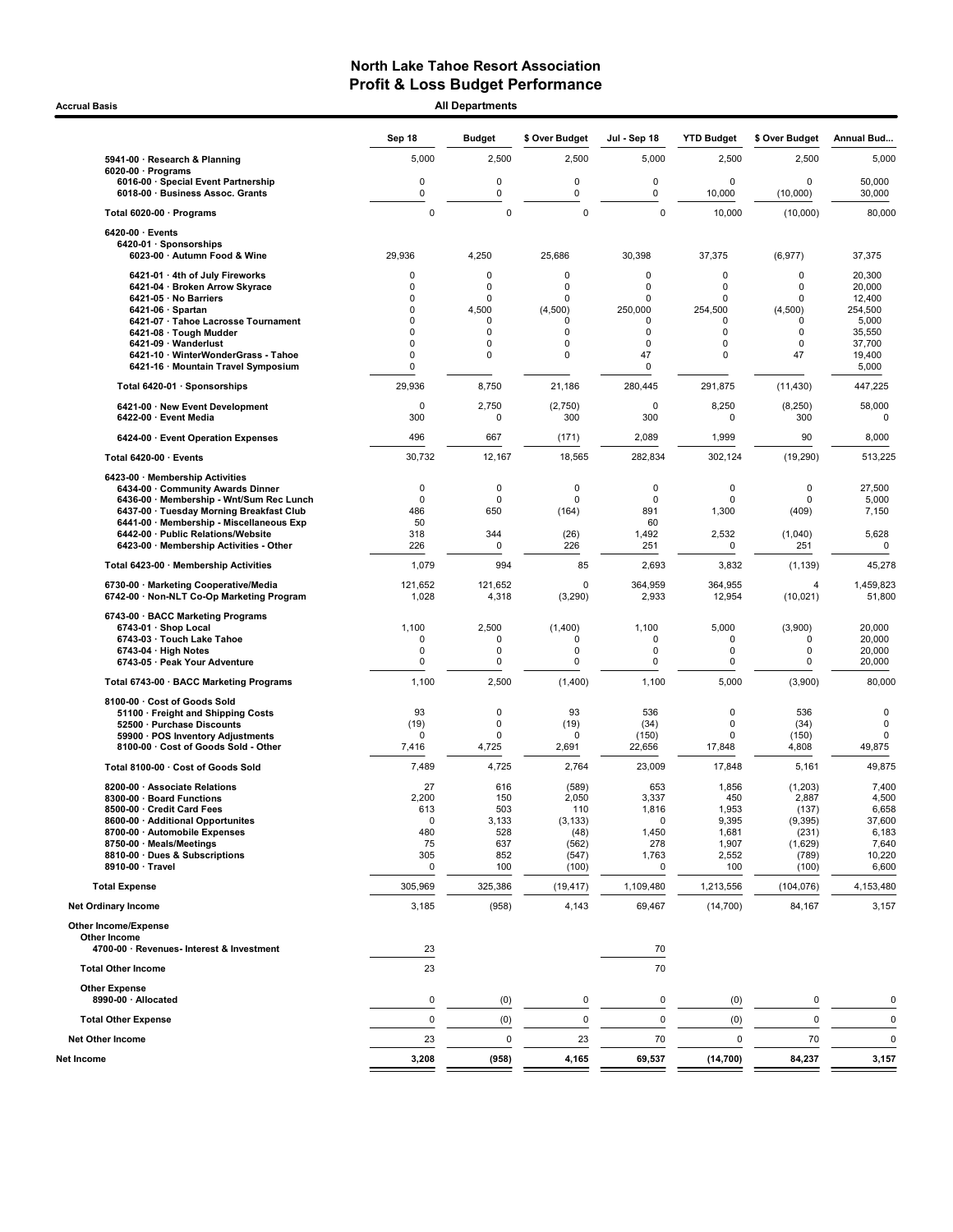| Accrual Basis                                                                      |                      | 11 - Marketing |                            |                            |                         |                            |                      |
|------------------------------------------------------------------------------------|----------------------|----------------|----------------------------|----------------------------|-------------------------|----------------------------|----------------------|
|                                                                                    | Sep 18               | <b>Budget</b>  | \$ Over Budget             | Jul - Sep 18               | <b>YTD Budget</b>       | \$ Over Budget             | <b>Annual Budget</b> |
| <b>Ordinary Income/Expense</b>                                                     |                      |                |                            |                            |                         |                            |                      |
| Income<br>4050-00 County of Placer TOT Funding                                     | 205,436              | 223,433        | (17, 997)                  | 866,610                    | 908,633                 | (42, 023)                  | 2,983,906            |
| <b>Total Income</b>                                                                | 205,436              | 223,433        | (17, 997)                  | 866,610                    | 908,633                 | (42, 023)                  | 2,983,906            |
| <b>Gross Profit</b>                                                                | 205,436              | 223,433        | (17, 997)                  | 866,610                    | 908,633                 | (42, 023)                  | 2,983,906            |
| <b>Expense</b>                                                                     |                      |                |                            |                            |                         |                            |                      |
| 5000-00 · Salaries & Wages<br>5000-01 · In-Market Administration                   | 1,375                | 1,375          | $\mathbf 0$                | 4,125                      | 4,125                   | 0                          | 16,500               |
| 5020-00 · P/R - Tax Expense<br>5030-00 · P/R - Health Insurance Expense            | 1,464<br>5,581       | 1,848<br>4,080 | (384)<br>1,501             | 5,011<br>15,759            | 5,721<br>12,240         | (710)<br>3,519             | 22,712<br>48,960     |
| 5040-00 · P/R - Workmans Comp<br>5060-00 $\cdot$ 401 (k)                           | 290<br>1,380         | 183<br>1,056   | 107<br>324                 | 547<br>3,298               | 572<br>3,267            | (25)<br>31                 | 2,268<br>12,978      |
| 5070-00 Other Benefits and Expenses<br>5000-00 · Salaries & Wages - Other          | 41<br>26,533         | 167<br>26,401  | (126)<br>132               | 122<br>79,481              | 505<br>81,720           | (383)<br>(2, 239)          | 2,008<br>324,453     |
| Total 5000-00 · Salaries & Wages                                                   | 36,664               | 35,110         | 1,554                      | 108,344                    | 108,150                 | 194                        | 429,879              |
| $5100-00 \cdot$ Rent                                                               |                      |                |                            |                            |                         |                            |                      |
| $5110-00 \cdot$ Utilities<br>5140-00 · Repairs & Maintenance                       | 156<br>0             | 135<br>1,167   | 21<br>(1, 167)             | 433<br>$\Omega$            | 405<br>3,501            | 28<br>(3, 501)             | 1,620<br>14,033      |
| 5150-00 Office - Cleaning                                                          | 233                  | 175            | 58                         | 600                        | 725                     | (125)                      | 2,700                |
| $5100-00 \cdot$ Rent - Other                                                       | 2,216                | 1,984          | 232                        | 6,482                      | 5,949                   | 533                        | 23,805               |
| Total 5100-00 · Rent<br>5310-00 · Telephone                                        | 2,605                | 3,461          | (856)                      | 7,515                      | 10,580                  | (3,065)                    | 42,158               |
| 5320-00 · Telephone                                                                | 624                  | 670            | (46)                       | 2,318                      | 2,010                   | 308                        | 8,040                |
| Total 5310-00 · Telephone                                                          | 624                  | 670            | (46)                       | 2,318                      | 2,010                   | 308                        | 8,040                |
| 5420-00 · Mail - USPS                                                              | 0                    | $\mathbf 0$    | 0                          | 95                         | 150                     | (55)                       | 900                  |
| 5510-00 · Insurance/Bonding<br>$5520-00 \cdot$ Supplies                            | 174                  | 169            | 5                          | 274                        | 507                     | (233)                      | 2,028                |
| 5525-00 · Supplies- Computer <\$1000<br>5520-00 · Supplies - Other                 | 293<br>214           | 1,800<br>417   | (1,507)<br>(203)           | 740<br>325                 | 1,800<br>1,247          | (1,060)<br>(922)           | 3,600<br>5,000       |
| Total 5520-00 · Supplies                                                           | 508                  | 2,217          | (1,709)                    | 1,065                      | 3,047                   | (1,982)                    | 8,600                |
| 5610-00 Depreciation<br>5700-00 · Equipment Support & Maintenance                  | 0<br>0               | 20<br>292      | (20)<br>(292)              | $\mathbf 0$<br>$\mathbf 0$ | 60<br>876               | (60)<br>(876)              | 240<br>3,500         |
| 5740-00 · Equipment Rental/Leasing                                                 | 309                  | 315            | (6)                        | 981                        | 945                     | 36                         | 3,780                |
| 5800-00 · Training Seminars<br>5900-00 · Professional Fees                         | 34                   | 0              | 34                         | 259                        | $\Omega$                | 259                        | 4,500                |
| 5910-00 · Professional Fees - Attorneys<br>5921-00 · Professional Fees - Other     | 0<br>$\mathbf 0$     | 125<br>417     | (125)<br>(417)             | 0<br>0                     | 375<br>1,251            | (375)<br>(1, 251)          | 1,500<br>5,000       |
| Total 5900-00 · Professional Fees                                                  | $\mathbf 0$          | 542            | (542)                      | $\mathbf 0$                | 1,626                   | (1,626)                    | 6,500                |
| 5941-00 · Research & Planning                                                      | 5,000                | 2,500          | 2,500                      | 5,000                      | 2,500                   | 2,500                      | 5,000                |
| $6020-00 \cdot$ Programs<br>6016-00 · Special Event Partnership                    | $\mathbf 0$          | 0              | $\pmb{0}$                  | 0                          | 0                       | 0                          | 50,000               |
| 6018-00 · Business Assoc. Grants                                                   | 0                    | 0              | 0                          | 0                          | 10,000                  | (10,000)                   | 30,000               |
| Total 6020-00 · Programs<br>6420-00 · Events                                       | $\mathbf 0$          | $\mathbf 0$    | 0                          | $\mathbf 0$                | 10,000                  | (10,000)                   | 80,000               |
| 6420-01 · Sponsorships<br>6023-00 · Autumn Food & Wine                             | 29,936               | 4,250          | 25,686                     | 30,398                     | 37,375                  | (6, 977)                   | 37,375               |
| 6421-01 · 4th of July Fireworks                                                    | $\Omega$             | 0              | $\mathbf 0$                | 0                          | 0                       | 0                          | 20,300               |
| 6421-04 · Broken Arrow Skyrace<br>6421-05 · No Barriers                            | $\Omega$<br>$\Omega$ | 0<br>0         | $\mathbf 0$<br>$\Omega$    | $\mathbf 0$<br>$\mathbf 0$ | 0<br>0                  | 0<br>$\mathbf 0$           | 20,000<br>12,400     |
| 6421-06 · Spartan<br>6421-07 · Tahoe Lacrosse Tournament                           | $\Omega$<br>$\Omega$ | 4,500<br>0     | (4,500)<br><sup>0</sup>    | 250,000<br>O               | 254,500<br><sup>0</sup> | (4,500)<br><sup>0</sup>    | 254,500<br>5,000     |
| 6421-08 · Tough Mudder<br>6421-09 · Wanderlust                                     | $\Omega$<br>0        | 0<br>0         | $\mathbf 0$<br>$\mathbf 0$ | 0<br>0                     | 0<br>0                  | $\mathbf 0$<br>$\mathbf 0$ | 35,550<br>37,700     |
| 6421-10 · WinterWonderGrass - Tahoe<br>6421-16 · Mountain Travel Symposium         | 0<br>0               | 0              | $\Omega$                   | 47<br>0                    | $\Omega$                | 47                         | 19,400<br>5,000      |
| Total 6420-01 · Sponsorships                                                       | 29,936               | 8,750          | 21,186                     | 280,445                    | 291,875                 | (11, 430)                  | 447,225              |
| 6421-00 · New Event Development<br>6424-00 · Event Operation Expenses              | 0<br>491             | 2,750<br>667   | (2,750)<br>(176)           | $\Omega$<br>1,818          | 8,250<br>1,999          | (8, 250)<br>(181)          | 58,000<br>8,000      |
| Total 6420-00 · Events                                                             | 30,426               | 12,167         | 18,259                     | 282,263                    | 302,124                 | (19, 861)                  | 513,225              |
| 6730-00 · Marketing Cooperative/Media<br>6742-00 · Non-NLT Co-Op Marketing Program | 111,384<br>678       | 111,384<br>834 | 0<br>(156)                 | 334,152<br>2,183           | 334,148<br>2,502        | 4<br>(319)                 | 1,336,604<br>10,000  |
| 6743-00 · BACC Marketing Programs<br>6743-01 · Shop Local                          | 1,100                | 2,500          | (1,400)                    | 1,100                      | 5,000                   | (3,900)                    | 20,000               |
| 6743-03 · Touch Lake Tahoe                                                         | 0                    | 0              | 0                          | $\Omega$                   | 0                       | 0                          | 20,000               |
| $6743-04 \cdot$ High Notes<br>6743-05 · Peak Your Adventure                        | $\mathbf 0$<br>0     | 0<br>0         | 0<br>0                     | 0<br>0                     | 0<br>0                  | $\mathbf 0$<br>$\pmb{0}$   | 20,000<br>20,000     |
| Total 6743-00 · BACC Marketing Programs                                            | 1,100                | 2,500          | (1,400)                    | 1,100                      | 5,000                   | (3,900)                    | 80,000               |
| 8200-00 · Associate Relations                                                      | $\pmb{0}$            | 134            | (134)                      | 0                          | 402                     | (402)                      | 1,600                |
| 8500-00 · Credit Card Fees<br>8600-00 · Additional Opportunites                    | 45<br>$\mathbf 0$    | 0<br>2,666     | 45<br>(2,666)              | 45<br>0                    | 0<br>7,998              | 45<br>(7,998)              | 32,000               |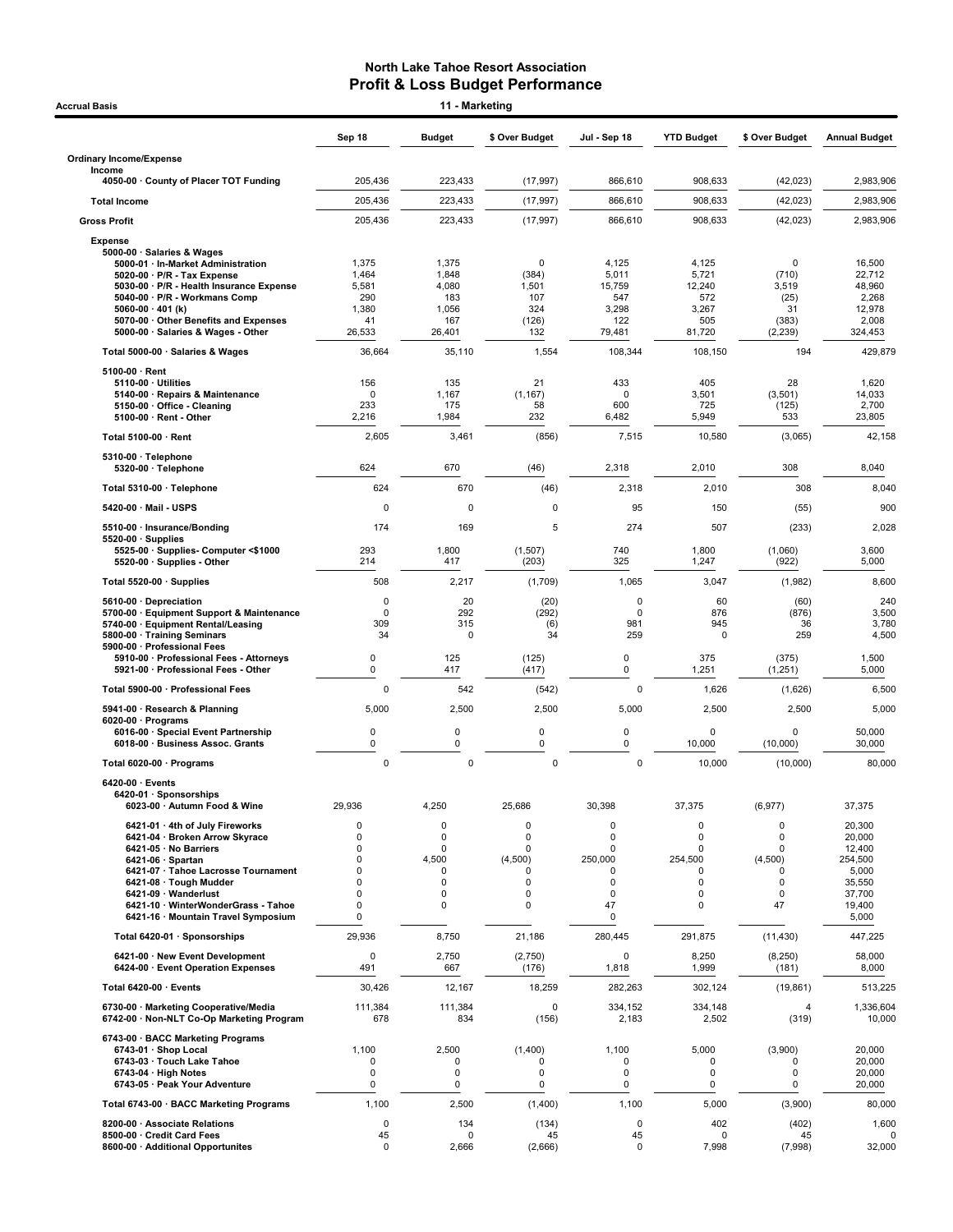Accrual Basis **11 - Marketing** 

|                                                                                                                 | Sep 18              | <b>Budget</b>                    | \$ Over Budget            | Jul - Sep 18                    | <b>YTD Budget</b>      | \$ Over Budget                   | <b>Annual Budget</b>             |
|-----------------------------------------------------------------------------------------------------------------|---------------------|----------------------------------|---------------------------|---------------------------------|------------------------|----------------------------------|----------------------------------|
| 8700-00 · Automobile Expenses<br>8750-00 · Meals/Meetings<br>8810-00 · Dues & Subscriptions<br>8910-00 · Travel | 146<br>0<br>30<br>0 | 125<br>300<br>292<br>$\mathbf 0$ | 21<br>(300)<br>(262)<br>O | 443<br>14<br>438<br>$\mathbf 0$ | 375<br>900<br>872<br>0 | 68<br>(887)<br>(434)<br>$\Omega$ | 1,500<br>3,600<br>3,500<br>5,500 |
| <b>Total Expense</b>                                                                                            | 189,728             | 175,698                          | 14,030                    | 746,487                         | 794,772                | (48, 285)                        | 2,582,654                        |
| <b>Net Ordinary Income</b>                                                                                      | 15,709              | 47,735                           | (32,026)                  | 120,123                         | 113,861                | 6,262                            | 401,252                          |
| Other Income/Expense<br>Other Income<br>4700-00 · Revenues- Interest & Investment                               | 23                  |                                  |                           | 53                              |                        |                                  |                                  |
| <b>Total Other Income</b>                                                                                       | 23                  |                                  |                           | 53                              |                        |                                  |                                  |
| <b>Other Expense</b><br>8990-00 · Allocated                                                                     | 32,132              | 47,735                           | (15,603)                  | 94,677                          | 113,861                | (19, 184)                        | 401,252                          |
| <b>Total Other Expense</b>                                                                                      | 32,132              | 47,735                           | (15,603)                  | 94,677                          | 113,861                | (19, 184)                        | 401,252                          |
| <b>Net Other Income</b>                                                                                         | (32, 110)           | (47, 735)                        | 15,626                    | (94, 624)                       | (113, 861)             | 19,237                           | (401, 252)                       |
| Net Income                                                                                                      | (16, 401)           | 0                                | (16, 401)                 | 25,499                          | 0                      | 25,499                           | 0                                |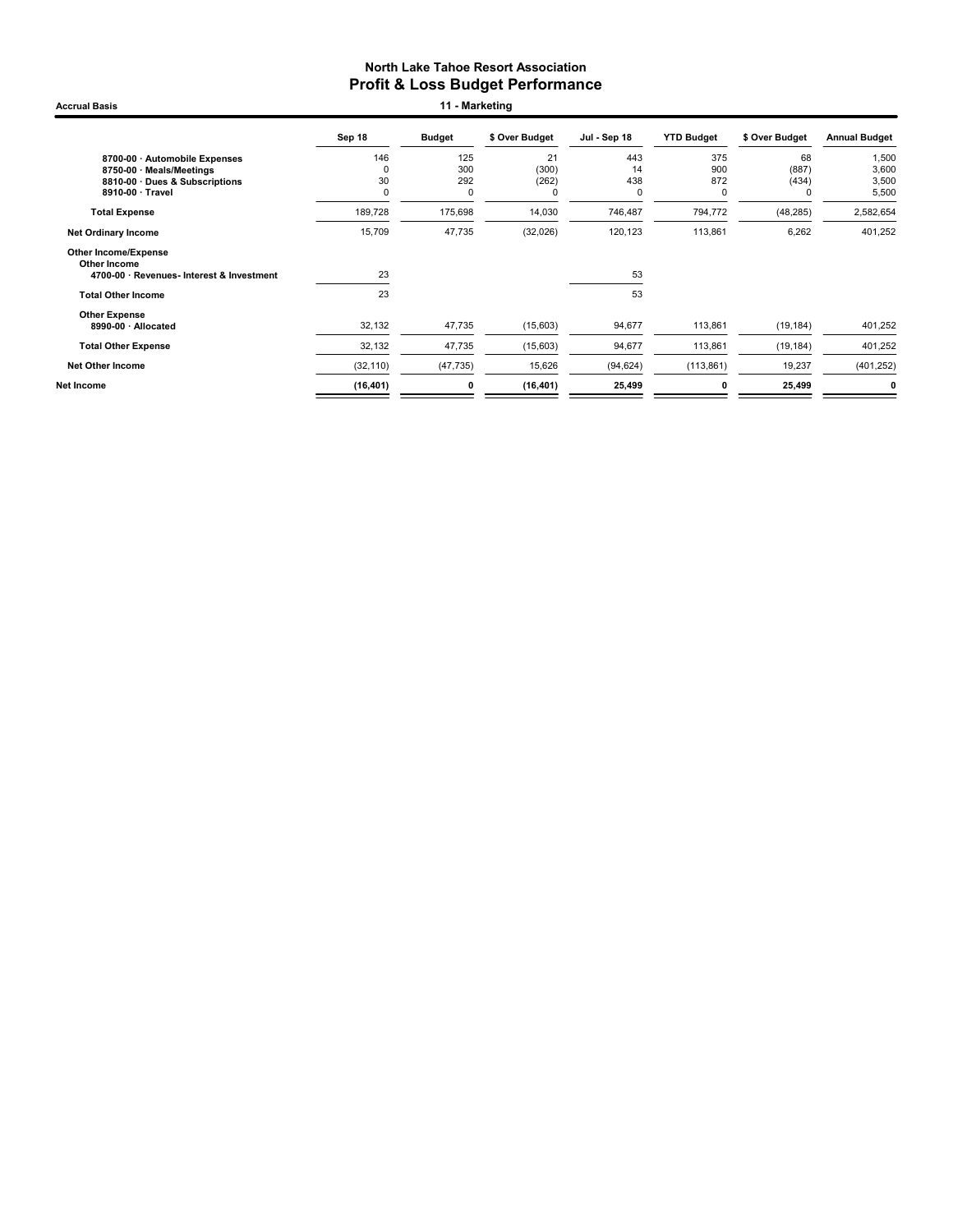| <b>Accrual Basis</b>                                                                       |                 | 30 - Conference |                    |                  |                   |                 |                      |
|--------------------------------------------------------------------------------------------|-----------------|-----------------|--------------------|------------------|-------------------|-----------------|----------------------|
|                                                                                            | Sep 18          | <b>Budget</b>   | \$ Over Budget     | Jul - Sep 18     | <b>YTD Budget</b> | \$ Over Budget  | <b>Annual Budget</b> |
| <b>Ordinary Income/Expense</b>                                                             |                 |                 |                    |                  |                   |                 |                      |
| Income                                                                                     |                 |                 |                    |                  |                   |                 |                      |
| 4050-00 · County of Placer TOT Funding<br>4205-00 Conference Dues<br>4600-00 · Commissions | 31,330<br>1,329 | 31,330<br>825   | $\mathbf 0$<br>504 | 89,933<br>2,887  | 89,923<br>2,475   | 10<br>412       | 352,299<br>9,900     |
| 4601-00 Commissions - South Shore<br>4600-00 Commissions - Other                           | 2,677<br>3,393  | 1,667<br>2,500  | 1,010<br>893       | 8,770<br>20,720  | 4,997<br>7,500    | 3,773<br>13,220 | 20,000<br>30,000     |
| Total 4600-00 · Commissions                                                                | 6,070           | 4,167           | 1,903              | 29,491           | 12,497            | 16,994          | 50.000               |
| <b>Total Income</b>                                                                        | 38,729          | 36,322          | 2,407              | 122,311          | 104,895           | 17,416          | 412,199              |
| <b>Gross Profit</b>                                                                        | 38,729          | 36,322          | 2,407              | 122,311          | 104,895           | 17,416          | 412,199              |
| <b>Expense</b>                                                                             |                 |                 |                    |                  |                   |                 |                      |
| 5000-00 · Salaries & Wages                                                                 |                 |                 |                    |                  |                   |                 |                      |
| 5010-00 · Sales Commissions                                                                | 433             | 633             | (200)              | 9,276            | 1,903             | 7,373           | 7,600                |
| 5020-00 · P/R - Tax Expense                                                                | 939             | 1,165           | (226)              | 3,246            | 3,492             | (246)           | 13,977               |
| 5030-00 · P/R - Health Insurance Expense                                                   | 2.326           | 1.633           | 693                | 4.920            | 4.893             | 27              | 19,590               |
| 5040-00 · P/R - Workmans Comp                                                              | 236             | 172             | 64                 | 321              | 517               | (196)           | 2,065                |
| 5060-00 $\cdot$ 401 (k)                                                                    | 772             | 555             | 217                | 2,000            | 1,662             | 338             | 6,657                |
| 5070-00 Other Benefits and Expenses                                                        | 42              | 84              | (42)               | 126              | 248               | (122)           | 1,004                |
| 5000-00 · Salaries & Wages - Other                                                         | 11,824          | 13,236          | (1, 412)           | 36,087           | 39,703            | (3,616)         | 158,827              |
| Total 5000-00 · Salaries & Wages                                                           | 16,573          | 17,478          | (905)              | 55,976           | 52,418            | 3,558           | 209,720              |
| 5100-00 $\cdot$ Rent                                                                       |                 |                 |                    |                  |                   |                 |                      |
| 5110-00 · Utilities                                                                        | 78              | 70              | 8                  | 212              | 210               | $\overline{2}$  | 840                  |
| 5140-00 · Repairs & Maintenance                                                            | 0               | 43              | (43)               | 0                | 130               | (130)           | 517                  |
| 5150-00 Office - Cleaning                                                                  | 117             | 102             | 15                 | 300              | 305               | (5)             | 1,223                |
| 5100-00 · Rent - Other                                                                     | 1,025           | 953             | 72                 | 3,075            | 2,856             | 219             | 11,433               |
| Total 5100-00 · Rent                                                                       | 1,219           | 1.168           | 51                 | 3,587            | 3,501             | 86              | 14,013               |
| 5310-00 · Telephone                                                                        |                 |                 |                    |                  |                   |                 |                      |
| 5320-00 · Telephone                                                                        | 215             | 206             | 9                  | 797              | 618               | 179             | 2,472                |
| Total 5310-00 · Telephone                                                                  | 215             | 206             | 9                  | 797              | 618               | 179             | 2,472                |
| 5420-00 · Mail - USPS                                                                      | 0               | 42              | (42)               | 31               | 122               | (91)            | 500                  |
| 5510-00 · Insurance/Bonding<br>$5520-00 \cdot$ Supplies                                    | 57              | 115             | (58)               | 90               | 342               | (252)           | 1,377                |
| 5525-00 · Supplies- Computer <\$1000                                                       | 30              | $\mathbf 0$     | 30                 | 91               | $\mathbf 0$       | 91              | $\mathbf 0$          |
| 5520-00 · Supplies - Other                                                                 | 43              | 52              | (9)                | 98               | 150               | (52)            | 618                  |
| Total 5520-00 · Supplies                                                                   | 73              | 52              | 21                 | 190              | 150               | 40              | 618                  |
| 5610-00 · Depreciation                                                                     | $\Omega$        | 8               | (8)                | $\mathbf 0$      | 22                | (22)            | 94                   |
| 5700-00 · Equipment Support & Maintenance                                                  | $\mathbf 0$     | 140             | (140)              | $\pmb{0}$        | 425               | (425)           | 1,685                |
| 5710-00 · Taxes, Licenses & Fees                                                           | $\mathbf 0$     | 8               | (8)                | $\mathbf 0$      | 24                | (24)            | 96                   |
| 5740-00 · Equipment Rental/Leasing                                                         | 133             | 155             | (22)               | 424              | 461               | (37)            | 1,856                |
| 6730-00 · Marketing Cooperative/Media                                                      | 10,268          | 10,268          | $\Omega$           | 30,807           | 30,807            | $\Omega$        | 123,219              |
| 8200-00 · Associate Relations                                                              | 0               | 25<br>84        | (25)               | 0<br>$\mathbf 0$ | 75<br>252         | (75)            | 300                  |
| 8810-00 · Dues & Subscriptions                                                             | 0               |                 | (84)               |                  |                   | (252)           | 1,000                |
| <b>Total Expense</b>                                                                       | 28,539          | 29,749          | (1, 210)           | 91,902           | 89,217            | 2,685           | 356,950              |
| <b>Net Ordinary Income</b>                                                                 | 10,190          | 6,573           | 3,617              | 30,409           | 15,678            | 14,731          | 55,249               |
| <b>Other Income/Expense</b><br><b>Other Expense</b>                                        |                 |                 |                    |                  |                   |                 |                      |
| 8990-00 · Allocated                                                                        | 4,424           | 6,573           | (2, 148)           | 13,036           | 15,678            | (2,642)         | 55,249               |
| <b>Total Other Expense</b>                                                                 | 4,424           | 6,573           | (2, 148)           | 13,036           | 15,678            | (2,642)         | 55,249               |
| <b>Net Other Income</b>                                                                    | (4, 424)        | (6, 573)        | 2,148              | (13,036)         | (15, 678)         | 2,642           | (55, 249)            |
| Net Income                                                                                 | 5,766           | 0               | 5,766              | 17,373           | 0                 | 17,373          | 0                    |
|                                                                                            |                 |                 |                    |                  |                   |                 |                      |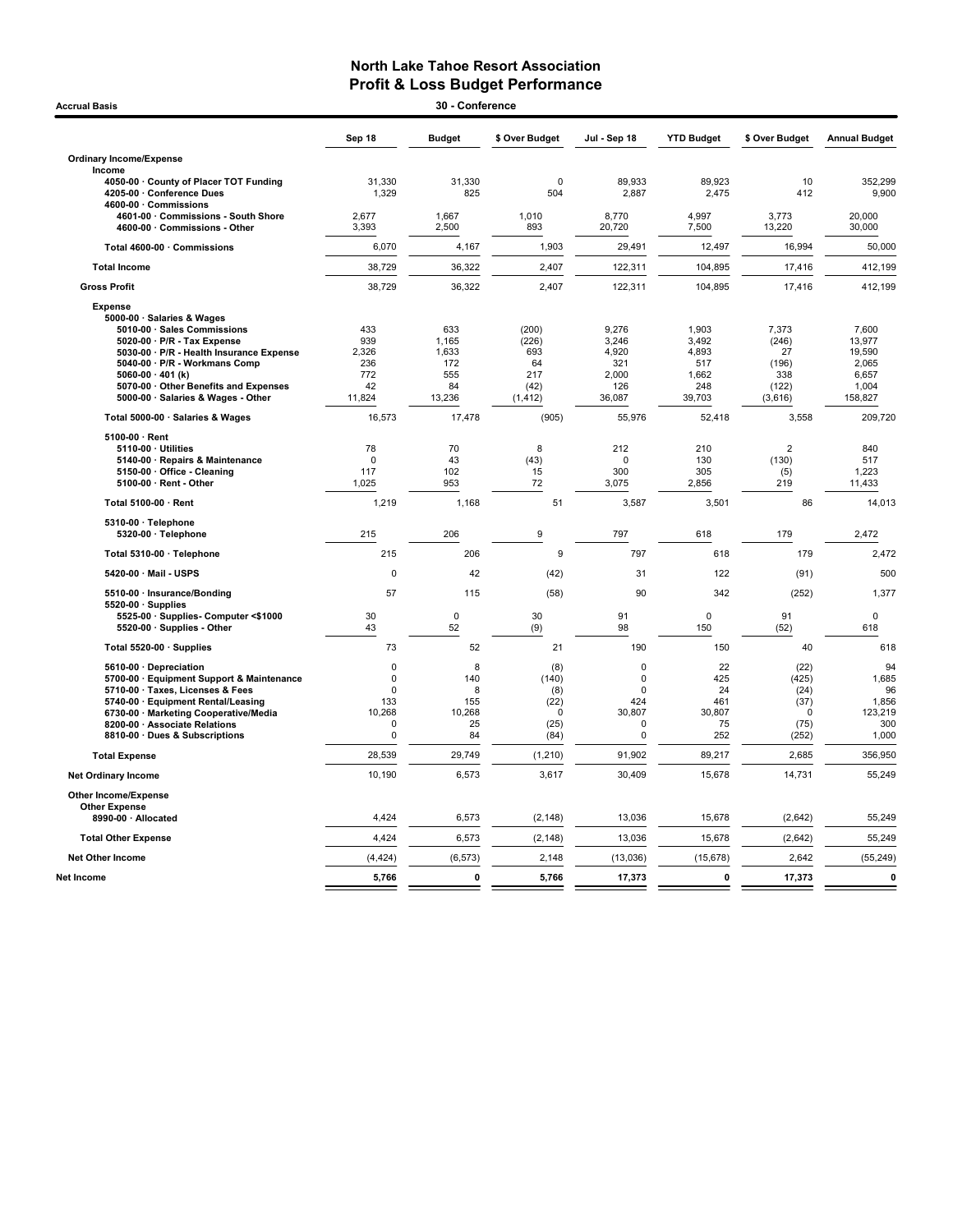Accrual Basis 42 - Visitor Center

|                                                                                                                                                                                                                                                                      | Sep 18                                                              | <b>Budget</b>                                    | \$ Over Budget                                              | Jul - Sep 18                                                  | <b>YTD Budget</b>                                    | \$ Over Budget                                             | <b>Annual Budget</b>                                       |
|----------------------------------------------------------------------------------------------------------------------------------------------------------------------------------------------------------------------------------------------------------------------|---------------------------------------------------------------------|--------------------------------------------------|-------------------------------------------------------------|---------------------------------------------------------------|------------------------------------------------------|------------------------------------------------------------|------------------------------------------------------------|
| <b>Ordinary Income/Expense</b>                                                                                                                                                                                                                                       |                                                                     |                                                  |                                                             |                                                               |                                                      |                                                            |                                                            |
| Income<br>4050-00 · County of Placer TOT Funding                                                                                                                                                                                                                     | 38,340                                                              | 42,673                                           | (4, 333)                                                    | 107,920                                                       | 108,903                                              | (983)                                                      | 448,844                                                    |
| 46000 · Merchandise Sales<br>4502-00 · Non-Retail VIC income<br>46000 · Merchandise Sales - Other                                                                                                                                                                    | 884<br>12,346                                                       | 500<br>9,000                                     | 384<br>3,346                                                | 1.684<br>42,173                                               | 5.000<br>34,000                                      | (3, 316)<br>8,173                                          | 9.500<br>95,000                                            |
| Total 46000 · Merchandise Sales                                                                                                                                                                                                                                      | 13,230                                                              | 9,500                                            | 3,730                                                       | 43,857                                                        | 39,000                                               | 4,857                                                      | 104,500                                                    |
| <b>Total Income</b>                                                                                                                                                                                                                                                  | 51,570                                                              | 52,173                                           | (603)                                                       | 151,778                                                       | 147,903                                              | 3,875                                                      | 553,344                                                    |
| <b>Gross Profit</b>                                                                                                                                                                                                                                                  | 51,570                                                              | 52,173                                           | (603)                                                       | 151,778                                                       | 147,903                                              | 3,875                                                      | 553,344                                                    |
| <b>Expense</b><br>5000-00 · Salaries & Wages<br>5020-00 · P/R - Tax Expense<br>5030-00 · P/R - Health Insurance Expense<br>5040-00 · P/R - Workmans Comp<br>$5060-00 \cdot 401$ (k)<br>5070-00 Other Benefits and Expenses                                           | 1,078<br>729<br>862<br>677<br>45                                    | 1.791<br>1,806<br>448<br>597<br>102              | (713)<br>(1,077)<br>414<br>80<br>(57)                       | 4.831<br>4,445<br>1,312<br>1,857<br>129                       | 5.975<br>5,418<br>1,491<br>1,991<br>307              | (1, 144)<br>(973)<br>(179)<br>(134)<br>(178)               | 17.550<br>21,672<br>5,193<br>6,924<br>1,225                |
| 5000-00 · Salaries & Wages - Other                                                                                                                                                                                                                                   | 12,725                                                              | 14,925                                           | (2, 200)                                                    | 48,549                                                        | 49,778                                               | (1, 229)                                                   | 173,103                                                    |
| Total 5000-00 · Salaries & Wages                                                                                                                                                                                                                                     | 16,118                                                              | 19,669                                           | (3, 552)                                                    | 61,124                                                        | 64,960                                               | (3,836)                                                    | 225,667                                                    |
| 5100-00 · Rent<br>5110-00 · Utilities<br>5140-00 · Repairs & Maintenance<br>5150-00 · Office - Cleaning<br>5100-00 · Rent - Other                                                                                                                                    | 650<br>$\mathbf 0$<br>58<br>6,663                                   | 550<br>2,292<br>237<br>7,025                     | 100<br>(2, 292)<br>(179)<br>(363)                           | 1,707<br>45<br>150<br>19,988                                  | 1,550<br>6,872<br>714<br>21,072                      | 157<br>(6.827)<br>(564)<br>(1,085)                         | 7,650<br>27,500<br>2,847<br>84,297                         |
| Total 5100-00 · Rent                                                                                                                                                                                                                                                 | 7,371                                                               | 10,104                                           | (2,733)                                                     | 21,889                                                        | 30,208                                               | (8,319)                                                    | 122,294                                                    |
| 5310-00 · Telephone<br>5320-00 · Telephone<br>5310-00 · Telephone - Other                                                                                                                                                                                            | 689<br>$\mathsf 0$                                                  | $\pmb{0}$<br>461                                 | 689<br>(461)                                                | 2,872<br>$\Omega$                                             | $\pmb{0}$<br>1,386                                   | 2,872<br>(1,386)                                           | 0<br>5,535                                                 |
| Total 5310-00 · Telephone                                                                                                                                                                                                                                            | 689                                                                 | 461                                              | 228                                                         | 2,872                                                         | 1,386                                                | 1,486                                                      | 5,535                                                      |
| 5420-00 · Mail - USPS<br>5480-00 · Mail - Fed Ex<br>5420-00 · Mail - USPS - Other                                                                                                                                                                                    | 54<br>$\mathsf 0$                                                   | $\pmb{0}$<br>145                                 | 54<br>(145)                                                 | 54<br>166                                                     | $\mathbf 0$<br>439                                   | 54<br>(273)                                                | 0<br>1,744                                                 |
| Total 5420-00 · Mail - USPS                                                                                                                                                                                                                                          | 54                                                                  | 145                                              | (91)                                                        | 220                                                           | 439                                                  | (219)                                                      | 1,744                                                      |
| 5510-00 · Insurance/Bonding<br>5520-00 · Supplies                                                                                                                                                                                                                    | 305                                                                 | 146                                              | 159                                                         | 481                                                           | 439                                                  | 42                                                         | 1,753                                                      |
| 5525-00 · Supplies- Computer <\$1000<br>5520-00 · Supplies - Other                                                                                                                                                                                                   | 129<br>158                                                          | 125<br>473                                       | $\overline{4}$<br>(315)                                     | 250<br>1,834                                                  | 375<br>2,118                                         | (125)<br>(284)                                             | 1,500<br>7,375                                             |
| Total 5520-00 · Supplies                                                                                                                                                                                                                                             | 286                                                                 | 598                                              | (312)                                                       | 2,084                                                         | 2,493                                                | (409)                                                      | 8,875                                                      |
| 5610-00 · Depreciation<br>5700-00 · Equipment Support & Maintenance<br>5710-00 · Taxes, Licenses & Fees<br>5740-00 · Equipment Rental/Leasing<br>5800-00 · Training Seminars<br>5850-00 · Artist of Month - Commissions<br>6742-00 · Non-NLT Co-Op Marketing Program | 118<br>$^{\circ}$<br>$\Omega$<br>302<br>$\Omega$<br>$\Omega$<br>350 | 87<br>300<br>155<br>429<br>650<br>458<br>3,484   | 31<br>(300)<br>(155)<br>(127)<br>(650)<br>(458)<br>(3, 134) | 354<br>$\pmb{0}$<br>$\Omega$<br>922<br>$\Omega$<br>499<br>750 | 266<br>900<br>155<br>1,289<br>650<br>1,378<br>10,452 | 88<br>(900)<br>(155)<br>(367)<br>(650)<br>(879)<br>(9,702) | 1,049<br>3,600<br>155<br>5,150<br>5,000<br>5,500<br>41,800 |
| 8100-00 · Cost of Goods Sold<br>51100 · Freight and Shipping Costs<br>52500 · Purchase Discounts<br>59900 · POS Inventory Adjustments<br>8100-00 · Cost of Goods Sold - Other                                                                                        | 93<br>(19)<br>$\Omega$<br>6,658                                     | $\mathbf 0$<br>$\pmb{0}$<br>$\mathbf 0$<br>4,725 | 93<br>(19)<br>$\Omega$<br>1,933                             | 536<br>(34)<br>(150)<br>21,899                                | $\mathbf 0$<br>$\mathbf 0$<br>$\mathbf 0$<br>17,848  | 536<br>(34)<br>(150)<br>4,051                              | 0<br>0<br>$\mathbf 0$<br>49,875                            |
| Total 8100-00 · Cost of Goods Sold                                                                                                                                                                                                                                   | 6,731                                                               | 4,725                                            | 2,006                                                       | 22,251                                                        | 17,848                                               | 4,403                                                      | 49,875                                                     |
| 8200-00 · Associate Relations<br>8500-00 · Credit Card Fees<br>8700-00 · Automobile Expenses<br>8750-00 · Meals/Meetings<br>8810-00 · Dues & Subscriptions<br>8910-00 · Travel                                                                                       | 0<br>345<br>114<br>-5<br>$\Omega$<br>$\Omega$                       | 58<br>333<br>75<br>67<br>166<br>100              | (58)<br>12<br>39<br>(62)<br>(166)<br>(100)                  | $\mathbf 0$<br>1,082<br>210<br>11<br>$\Omega$<br>$\Omega$     | 178<br>1,363<br>325<br>197<br>498<br>100             | (178)<br>(281)<br>(115)<br>(186)<br>(498)<br>(100)         | 700<br>3,658<br>750<br>800<br>2,000<br>1,100               |
| <b>Total Expense</b>                                                                                                                                                                                                                                                 | 32,788                                                              | 42,210                                           | (9, 422)                                                    | 114,749                                                       | 135,524                                              | (20, 775)                                                  | 487,005                                                    |
| <b>Net Ordinary Income</b>                                                                                                                                                                                                                                           | 18,782                                                              | 9,963                                            | 8,819                                                       | 37,029                                                        | 12,379                                               | 24,650                                                     | 66,339                                                     |
| <b>Other Income/Expense</b><br><b>Other Expense</b>                                                                                                                                                                                                                  |                                                                     |                                                  |                                                             |                                                               |                                                      |                                                            |                                                            |
| 8990-00 · Allocated                                                                                                                                                                                                                                                  | 6,033                                                               | 8,963                                            | (2,930)                                                     | 17,777                                                        | 21,379                                               | (3,602)                                                    | 75,339                                                     |
| <b>Total Other Expense</b>                                                                                                                                                                                                                                           | 6,033                                                               | 8,963                                            | (2,930)                                                     | 17,777                                                        | 21,379                                               | (3,602)                                                    | 75,339                                                     |
| Net Other Income<br>Net Income                                                                                                                                                                                                                                       | (6,033)<br>12,749                                                   | (8,963)<br>1,000                                 | 2,930<br>11,749                                             | (17, 777)<br>19,252                                           | (21, 379)<br>(9,000)                                 | 3,602<br>28.252                                            | (75, 339)<br>(9,000)                                       |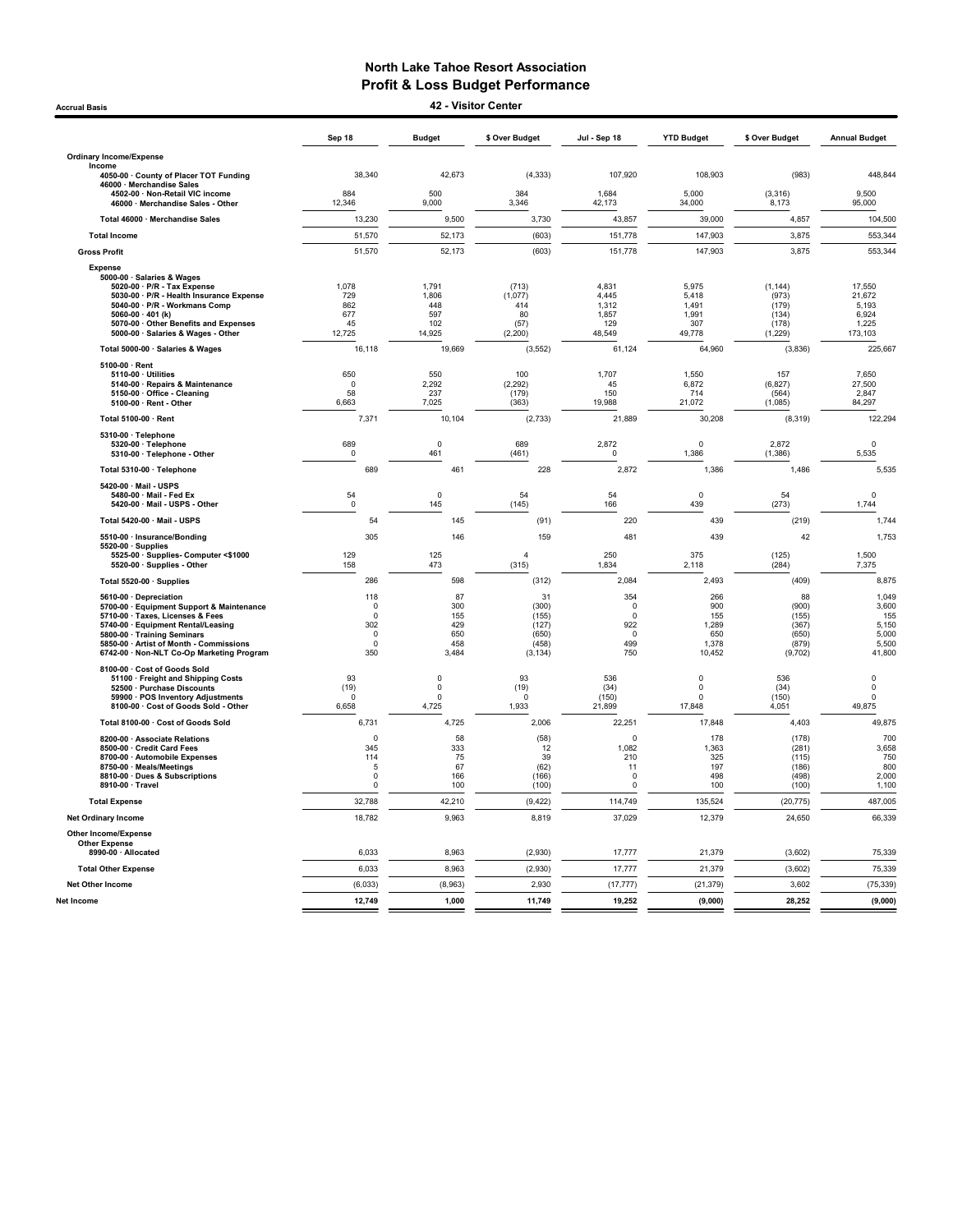**Accrual Basis** 

|                                                                                                                                                                                                                                                                  | Sep 18                                           | <b>Budget</b>                                      | \$ Over Bu                              | Jul - Sep 18                                | <b>YTD Budget</b>                          | \$ Over Bu                                  | <b>Annual Bu</b>                        |
|------------------------------------------------------------------------------------------------------------------------------------------------------------------------------------------------------------------------------------------------------------------|--------------------------------------------------|----------------------------------------------------|-----------------------------------------|---------------------------------------------|--------------------------------------------|---------------------------------------------|-----------------------------------------|
| <b>Ordinary Income/Expense</b>                                                                                                                                                                                                                                   |                                                  |                                                    |                                         |                                             |                                            |                                             |                                         |
| Income<br>4050-00 · County of Placer TOT Funding                                                                                                                                                                                                                 | 757                                              | 763                                                | (6)                                     | 2,158                                       | 2,207                                      | (49)                                        | 8,677                                   |
| <b>Total Income</b>                                                                                                                                                                                                                                              | 757                                              | 763                                                | (6)                                     | 2,158                                       | 2,207                                      | (49)                                        | 8,677                                   |
| <b>Gross Profit</b>                                                                                                                                                                                                                                              | 757                                              | 763                                                | (6)                                     | 2,158                                       | 2,207                                      | (49)                                        | 8,677                                   |
| <b>Expense</b><br>5000-00 · Salaries & Wages<br>5020-00 · P/R - Tax Expense<br>5030-00 · P/R - Health Insurance Expense<br>5040-00 · P/R - Workmans Comp<br>5060-00 $\cdot$ 401 (k)<br>5070-00 Other Benefits and Expenses<br>5000-00 · Salaries & Wages - Other | $\mathbf 0$<br>11<br>16<br>28<br>$\Omega$<br>767 | 33<br>4<br>$\overline{4}$<br>23<br>$\Omega$<br>567 | (33)<br>8<br>12<br>5<br>$\Omega$<br>200 | (98)<br>23<br>41<br>66<br>$\Omega$<br>2,156 | 100<br>11<br>12<br>68<br>$\Omega$<br>1,700 | (198)<br>12<br>29<br>(2)<br>$\Omega$<br>457 | 401<br>42<br>48<br>272<br>0<br>6,798    |
| Total 5000-00 · Salaries & Wages                                                                                                                                                                                                                                 | 822                                              | 630                                                | 192                                     | 2,189                                       | 1,890                                      | 299                                         | 7,561                                   |
| $5100-00 \cdot$ Rent<br>5110-00 · Utilities<br>5150-00 Office - Cleaning<br>5100-00 · Rent - Other                                                                                                                                                               | 5<br>8<br>72                                     | $\mathbf 0$                                        | 72                                      | 17<br>21<br>215                             | $\mathbf 0$                                | 215                                         | 0                                       |
| Total 5100-00 · Rent                                                                                                                                                                                                                                             | 85                                               | $\mathbf 0$                                        | 85                                      | 253                                         | $\mathbf 0$                                | 253                                         | $\mathbf 0$                             |
| 5310-00 · Telephone<br>5320-00 · Telephone                                                                                                                                                                                                                       | 36                                               |                                                    |                                         | 160                                         |                                            |                                             |                                         |
| Total 5310-00 · Telephone                                                                                                                                                                                                                                        | 36                                               | $\overline{0}$                                     | 36                                      | 160                                         | $\mathbf 0$                                | 160                                         | $\mathbf 0$                             |
| 5420-00 · Mail - USPS                                                                                                                                                                                                                                            | 0                                                | 0                                                  | $\mathbf 0$                             | 9                                           | 0                                          | 9                                           | $\mathbf 0$                             |
| 5510-00 · Insurance/Bonding<br>$5520-00 \cdot$ Supplies<br>5525-00 · Supplies- Computer <\$1000<br>5520-00 · Supplies - Other                                                                                                                                    | 17<br>12<br>$\mathbf{3}$                         | $\mathbf 0$<br>$\pmb{0}$                           | 17<br>3                                 | 27<br>35<br>$\overline{7}$                  | 0<br>0                                     | 27<br>$\overline{7}$                        | 0<br>0                                  |
| Total 5520-00 · Supplies                                                                                                                                                                                                                                         | 15                                               | 0                                                  | 15                                      | 42                                          | $\mathbf 0$                                | 42                                          | 0                                       |
| 5740-00 · Equipment Rental/Leasing<br>8700-00 · Automobile Expenses<br>8750-00 · Meals/Meetings<br>8810-00 · Dues & Subscriptions                                                                                                                                | 36<br>8<br>1<br>0                                | 0<br>0<br>0                                        | 36<br>8<br>1                            | 116<br>8<br>1<br>46                         | $\Omega$<br>$\Omega$<br>$\pmb{0}$          | 116<br>8<br>$\overline{1}$                  | $\mathbf 0$<br>$\pmb{0}$<br>$\mathbf 0$ |
| <b>Total Expense</b>                                                                                                                                                                                                                                             | 1,020                                            | 630                                                | 390                                     | 2,852                                       | 1,890                                      | 961                                         | 7,561                                   |
| <b>Net Ordinary Income</b>                                                                                                                                                                                                                                       | (263)                                            | 133                                                | (396)                                   | (694)                                       | 317                                        | (1,010)                                     | 1,116                                   |
| <b>Other Income/Expense</b><br><b>Other Expense</b><br>8990-00 · Allocated                                                                                                                                                                                       | 89                                               | 133                                                | (43)                                    | 263                                         | 317                                        | (53)                                        | 1,116                                   |
| <b>Total Other Expense</b>                                                                                                                                                                                                                                       | 89                                               | 133                                                | (43)                                    | 263                                         | 317                                        | (53)                                        | 1,116                                   |
| <b>Net Other Income</b>                                                                                                                                                                                                                                          | (89)                                             | (133)                                              | 43                                      | (263)                                       | (317)                                      | 53                                          | (1, 116)                                |
| Net Income                                                                                                                                                                                                                                                       | (353)                                            | 0                                                  | (353)                                   | (957)                                       | 0                                          | (957)                                       | $\pmb{0}$                               |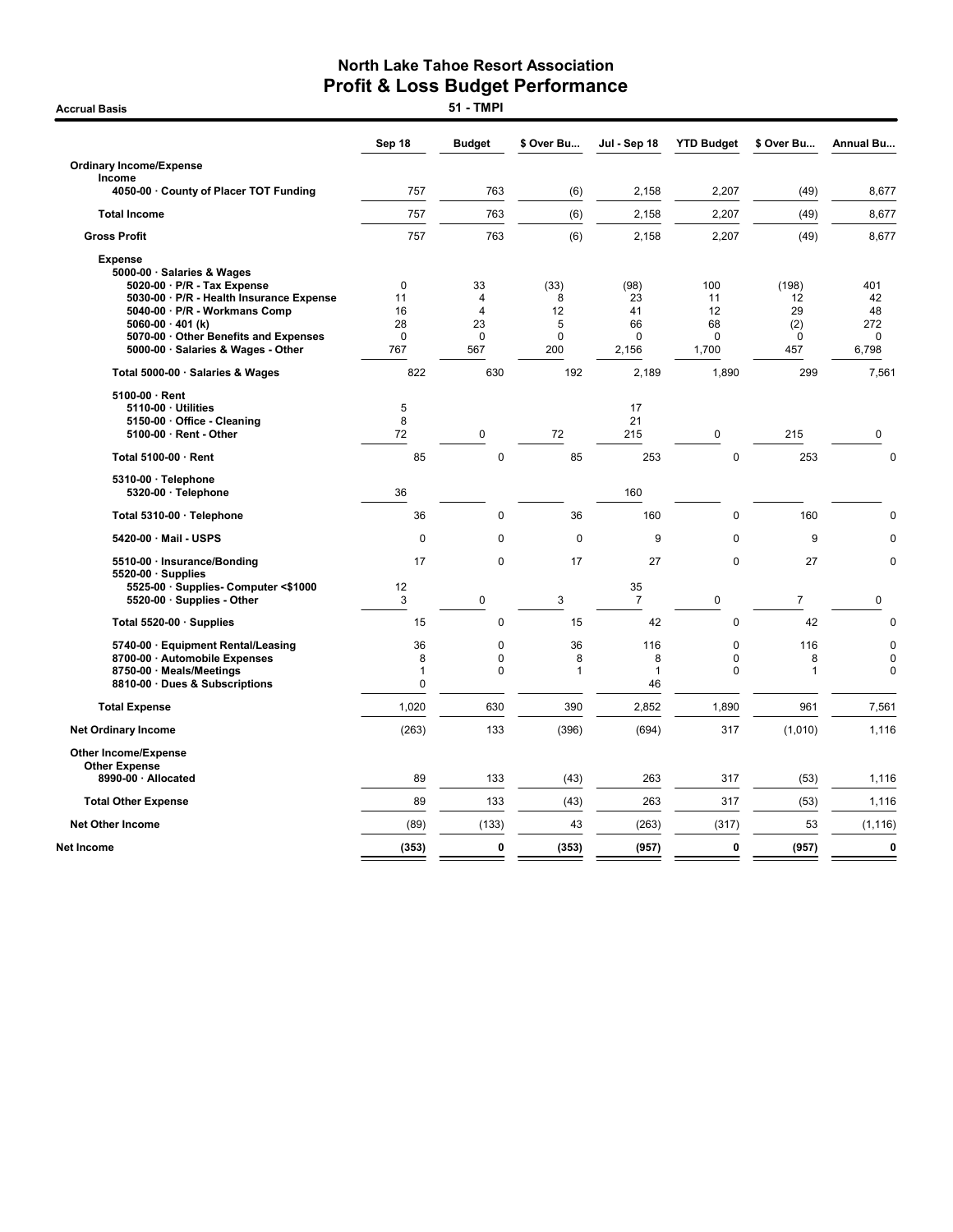| <b>Accrual Basis</b>                                                                                          | 60 - Membership  |                       |                  |                |                   |                     |                      |  |  |
|---------------------------------------------------------------------------------------------------------------|------------------|-----------------------|------------------|----------------|-------------------|---------------------|----------------------|--|--|
|                                                                                                               | Sep 18           | <b>Budget</b>         | \$ Over Budget   | Jul - Sep 18   | <b>YTD Budget</b> | \$ Over Budget      | <b>Annual Budget</b> |  |  |
| <b>Ordinary Income/Expense</b>                                                                                |                  |                       |                  |                |                   |                     |                      |  |  |
| Income<br>4200-00 · Membership Dues<br>4250-00 · Revenues-Membership Activities<br>4250-01 · Community Awards | 11,126           | 10,600                | 526              | 33,185         | 31,800            | 1,385               | 128,000              |  |  |
| 4250-04 · Silent Auction                                                                                      | 0                | 0                     | $\Omega$         | 0              | $\pmb{0}$         | $\mathbf 0$         | 19,000               |  |  |
| 4250-05 · Sponsorships<br>4250-01 Community Awards - Other                                                    | 0<br>0           | 0<br>0                | $\mathbf 0$<br>0 | 0<br>0         | $\mathbf 0$<br>0  | $\mathbf 0$<br>0    | 13,000<br>18,000     |  |  |
| Total 4250-01 · Community Awards                                                                              | $\pmb{0}$        | 0                     | $\mathbf 0$      | $\mathbf 0$    | $\mathbf 0$       | $\mathbf 0$         | 50,000               |  |  |
| 4250-02 · Chamber Events                                                                                      | 25               | 208                   | (183)            | 63             | 628               | (565)               | 2,500                |  |  |
| 4250-03 · Summer/Winter Rec Luncheon<br>4251-00 · Tues AM Breakfast Club                                      | $\Omega$         | 0                     | 0                | $\Omega$       | $\mathbf 0$       | $\Omega$            | 8,000                |  |  |
| 4251-01 · Tues AM Breakfast Club Sponsors<br>4251-00 · Tues AM Breakfast Club - Other                         | 0<br>591         | 350<br>580            | (350)<br>11      | 0<br>1,162     | 1,050<br>1,740    | (1,050)<br>(578)    | 3,050<br>6,960       |  |  |
| Total 4251-00 · Tues AM Breakfast Club                                                                        | 591              | 930                   | (339)            | 1,162          | 2,790             | (1,628)             | 10,010               |  |  |
| 4250-00 · Revenues-Membership Activities - Other                                                              | 920              | 0                     | 920              | 1,680          | 0                 | 1,680               | 0                    |  |  |
| Total 4250-00 · Revenues-Membership Activities                                                                | 1,536            | 1,138                 | 398              | 2,905          | 3,418             | (513)               | 70,510               |  |  |
| <b>Total Income</b>                                                                                           | 12,662           | 11,738                | 924              | 36,090         | 35,218            | 872                 | 198,510              |  |  |
| <b>Gross Profit</b>                                                                                           | 12,662           | 11,738                | 924              | 36,090         | 35,218            | 872                 | 198,510              |  |  |
| <b>Expense</b>                                                                                                |                  |                       |                  |                |                   |                     |                      |  |  |
| 5000-00 · Salaries & Wages<br>5000-01 · In-Market Administration                                              | (1, 375)         | (1, 375)              | 0                | (4, 125)       | (4, 125)          | 0                   | (16, 500)            |  |  |
| $5020-00 \cdot P/R$ - Tax Expense                                                                             | 363              | 547                   | (184)            | 1,170          | 1,643             | (473)               | 6,566                |  |  |
| 5030-00 · P/R - Health Insurance Expense<br>5040-00 · P/R - Workmans Comp                                     | 1,061<br>91      | 888<br>$\overline{7}$ | 173<br>84        | 3,446<br>187   | 2,664<br>24       | 782<br>163          | 10,656<br>87         |  |  |
| 5060-00 $\cdot$ 401 (k)<br>5070-00 Other Benefits and Expenses                                                | 206<br>8         | 262<br>66             | (56)<br>(58)     | 639<br>15      | 787<br>198        | (148)<br>(183)      | 3,145<br>792         |  |  |
| 5000-00 · Salaries & Wages - Other                                                                            | 5,737            | 6,553                 | (816)            | 18,010         | 19,659            | (1,649)             | 78,636               |  |  |
| Total 5000-00 · Salaries & Wages                                                                              | 6,091            | 6,948                 | (857)            | 19,342         | 20,850            | (1,508)             | 83,382               |  |  |
| $5100.00 \cdot$ Rent                                                                                          |                  |                       |                  |                |                   |                     |                      |  |  |
| $5110-00 \cdot$ Utilities<br>5140-00 · Repairs & Maintenance                                                  | 21<br>0          | 50<br>25              | (29)<br>(25)     | 66<br>$\Omega$ | 155<br>75         | (89)<br>(75)        | 605<br>300           |  |  |
| 5150-00 · Office - Cleaning                                                                                   | 32<br>448        | 78<br>819             | (46)             | 83             | 352<br>2,455      | (270)               | 1,177<br>9,826       |  |  |
| 5100-00 · Rent - Other<br>Total 5100-00 · Rent                                                                | 501              | 972                   | (371)<br>(471)   | 1,178<br>1,326 | 3,037             | (1, 277)<br>(1,711) | 11,908               |  |  |
| 5310-00 · Telephone                                                                                           |                  |                       |                  |                |                   |                     |                      |  |  |
| 5320-00 · Telephone                                                                                           | 165              | 253                   | (88)             | 677            | 759               | (82)                | 3,036                |  |  |
| Total 5310-00 · Telephone                                                                                     | 165              | 253                   | (88)             | 677            | 759               | (82)                | 3,036                |  |  |
| 5420-00 Mail USPS                                                                                             | $\pmb{0}$        | 50                    | (50)             | 36             | 150               | (114)               | 1,000                |  |  |
| 5510-00 · Insurance/Bonding<br>$5520-00 \cdot$ Supplies                                                       | 65               | 170                   | (105)            | 103            | 280               | (177)               | 775                  |  |  |
| 5525-00 · Supplies- Computer <\$1000                                                                          | 64               | 0                     | 64               | 311            | 0                 | 311                 | 500                  |  |  |
| 5520-00 · Supplies - Other                                                                                    | 38<br>101        | 83<br>83              | (45)<br>18       | 74<br>384      | 253<br>253        | (179)               | 1,000                |  |  |
| Total 5520-00 · Supplies                                                                                      | 0                | 8                     | (8)              | 0              | 24                | 131<br>(24)         | 1,500<br>96          |  |  |
| 5610-00 · Depreciation<br>5700-00 · Equipment Support & Maintenance                                           | 0                | 56                    | (56)             | 0              | 168               | (168)               | 672                  |  |  |
| 5710-00 · Taxes, Licenses & Fees<br>5740-00 · Equipment Rental/Leasing                                        | 0<br>178         | 50<br>250             | (50)<br>(72)     | 0<br>574       | 50<br>740         | (50)<br>(166)       | 200<br>2,990         |  |  |
| 5800-00 · Training Seminars                                                                                   | 0                | 0                     | $\mathbf 0$      | 180            | 1,700             | (1,520)             | 1,950                |  |  |
| 5900-00 · Professional Fees<br>5921-00 · Professional Fees - Other                                            | $\pmb{0}$        | 375                   | (375)            | $\pmb{0}$      | 375               | (375)               | 1,500                |  |  |
| Total 5900-00 · Professional Fees                                                                             | $\mathbf 0$      | 375                   | (375)            | $\mathbf 0$    | 375               | (375)               | 1,500                |  |  |
| $6420-00 \cdot$ Events<br>6424-00 · Event Operation Expenses                                                  | 5                |                       |                  | 271            |                   |                     |                      |  |  |
| Total 6420-00 · Events                                                                                        | 5                |                       |                  | 271            |                   |                     |                      |  |  |
| 6423-00 · Membership Activities                                                                               |                  |                       |                  |                |                   |                     |                      |  |  |
| 6434-00 Community Awards Dinner<br>6436-00 · Membership - Wnt/Sum Rec Lunch                                   | 0<br>0           | 0<br>0                | 0<br>0           | 0<br>$\pmb{0}$ | 0<br>0            | $\mathsf 0$<br>0    | 27,500<br>5,000      |  |  |
| 6437-00 · Tuesday Morning Breakfast Club                                                                      | 486              | 650                   | (164)            | 891            | 1,300             | (409)               | 7,150                |  |  |
| 6441-00 · Membership - Miscellaneous Exp<br>6442-00 · Public Relations/Website                                | 50<br>318        | 344                   | (26)             | 60<br>1,492    | 2,532             | (1,040)             | 5,628                |  |  |
| 6423-00 · Membership Activities - Other                                                                       | 226              | 0                     | 226              | 251            | 0                 | 251                 | 0                    |  |  |
| Total 6423-00 · Membership Activities                                                                         | 1,079            | 994                   | 85               | 2,693          | 3,832             | (1, 139)            | 45,278               |  |  |
| 8100-00 · Cost of Goods Sold<br>8200-00 · Associate Relations                                                 | 758<br>$\pmb{0}$ | 66                    | (66)             | 758<br>0       | 198               | (198)               | 800                  |  |  |
| 8500-00 · Credit Card Fees                                                                                    | 178              | 170                   | 8                | 644            | 590               | 54                  | 3,000                |  |  |
| 8700-00 · Automobile Expenses<br>8750-00 · Meals/Meetings                                                     | 33<br>49         | 78<br>150             | (45)<br>(101)    | 78<br>113      | 231<br>450        | (153)<br>(337)      | 933<br>1,800         |  |  |
| 8810-00 · Dues & Subscriptions                                                                                | 0                | 35                    | (35)             | 139            | 105               | 34                  | 420                  |  |  |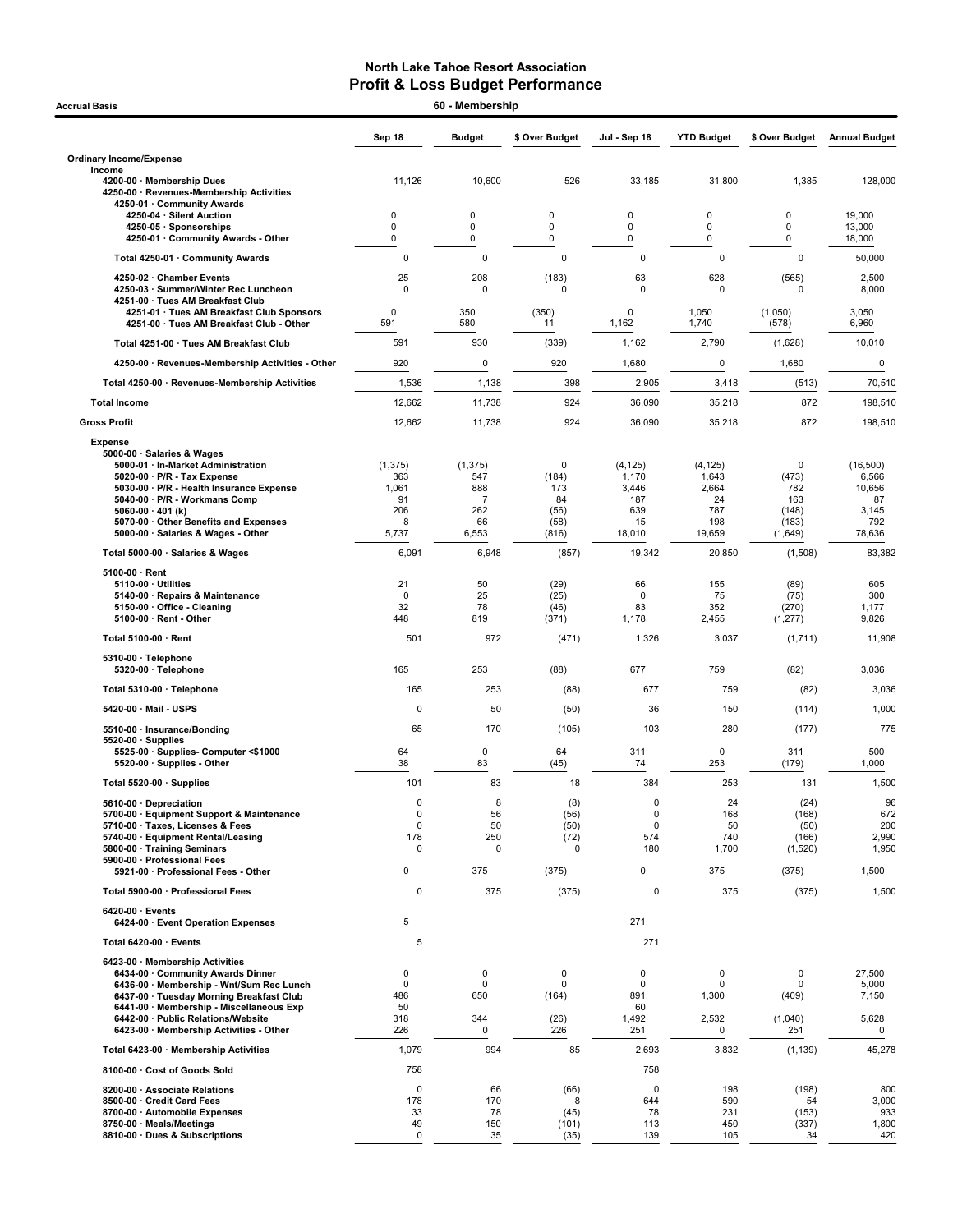| <b>Accrual Basis</b>                                                | 60 - Membership |               |                |              |                   |                |                      |
|---------------------------------------------------------------------|-----------------|---------------|----------------|--------------|-------------------|----------------|----------------------|
|                                                                     | Sep 18          | <b>Budget</b> | \$ Over Budget | Jul - Sep 18 | <b>YTD Budget</b> | \$ Over Budget | <b>Annual Budget</b> |
| <b>Total Expense</b>                                                | 9,204           | 10,708        | (1, 504)       | 27,318       | 33,792            | (6, 474)       | 161,240              |
| <b>Net Ordinary Income</b>                                          | 3,458           | 1,030         | 2,428          | 8,772        | 1,426             | 7,346          | 37,270               |
| Other Income/Expense<br><b>Other Expense</b><br>8990-00 · Allocated | 2,011           | 2,988         | (977)          | 5,926        | 7,126             | (1, 201)       | 25,113               |
| <b>Total Other Expense</b>                                          | 2,011           | 2,988         | (977)          | 5,926        | 7,126             | (1,201)        | 25,113               |
| <b>Net Other Income</b>                                             | (2,011)         | (2,988)       | 977            | (5,926)      | (7, 126)          | 1,201          | (25, 113)            |
| <b>Net Income</b>                                                   | 1,447           | (1,958)       | 3,405          | 2,847        | (5,700)           | 8,547          | 12,157               |